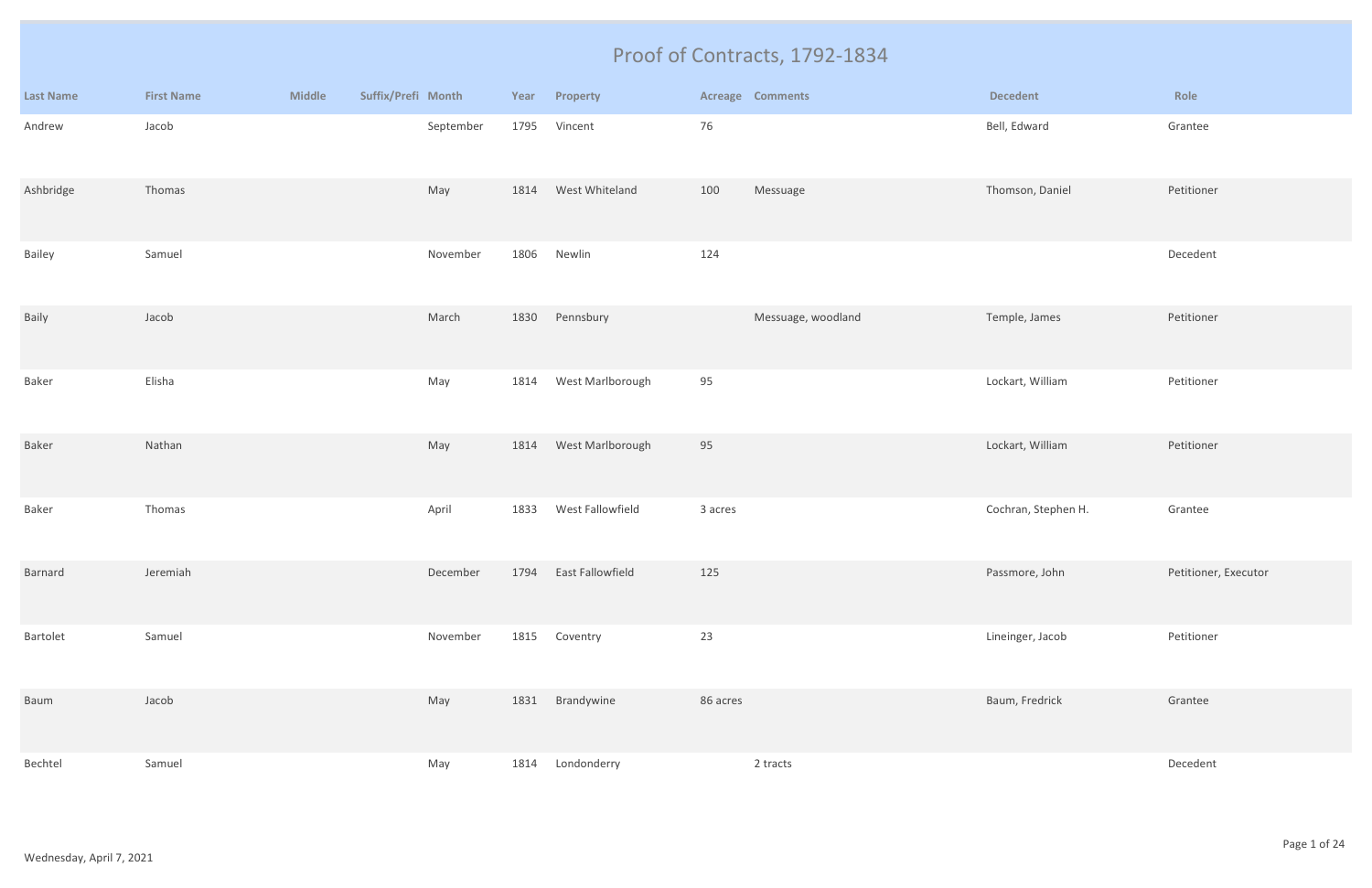|                  |                   |               |                    |           |      |                  |              | Proof of Contracts, 1792-1834 |                  |                     |
|------------------|-------------------|---------------|--------------------|-----------|------|------------------|--------------|-------------------------------|------------------|---------------------|
| <b>Last Name</b> | <b>First Name</b> | <b>Middle</b> | Suffix/Prefi Month |           | Year | Property         |              | <b>Acreage Comments</b>       | <b>Decedent</b>  | Role                |
| Bechtel          | Samuel            |               |                    | May       | 1814 | Londonderry      |              | 2 tracts                      | Bechtel, Samuel  | Petitioner          |
| Beerbower        | John              |               |                    | May       | 1824 | Pikeland         |              | Tavern, lot                   | Carl, Isaiah     | Petitioner          |
| Beitler          | Abraham           |               |                    | July      | 1816 | Coventry         | 116          | Messuage                      | Lynch, Michael   | Petitioner, Grantee |
| Bell             | Edward            |               |                    | September | 1795 | Vincent          | 76           |                               |                  | Decedent            |
| Bentley          | Jeffery           |               |                    | May       | 1814 | West Marlborough | 95           |                               | Lockart, William | Grantee             |
| Bodley           | Thomas            |               |                    | August    | 1825 |                  | 0.25<br>acre |                               | Lapp, David      | Petitioner, Grantee |
| Boggs            | Alexander         |               |                    | April     | 1806 | London Britain   |              |                               | Evans, Samuel    | Petitioner          |
| <b>Boggs</b>     | Andrew            |               |                    | April     | 1806 | London Britain   |              |                               | Evans, Samuel    | Petitioner          |
| Boyd             | Andrew            |               |                    | November  |      | 1792 Sadsbury    | 150          |                               |                  | Decedent            |
| Boyd             | Jane              |               |                    | November  | 1792 | Sadsbury         | 150          |                               | Boyd, Andrew     | Petitioner          |
| Boyd             | William           |               | Esq.               | February  | 1793 | Honey Brook      |              |                               | Mathews, Robert  | Grantee             |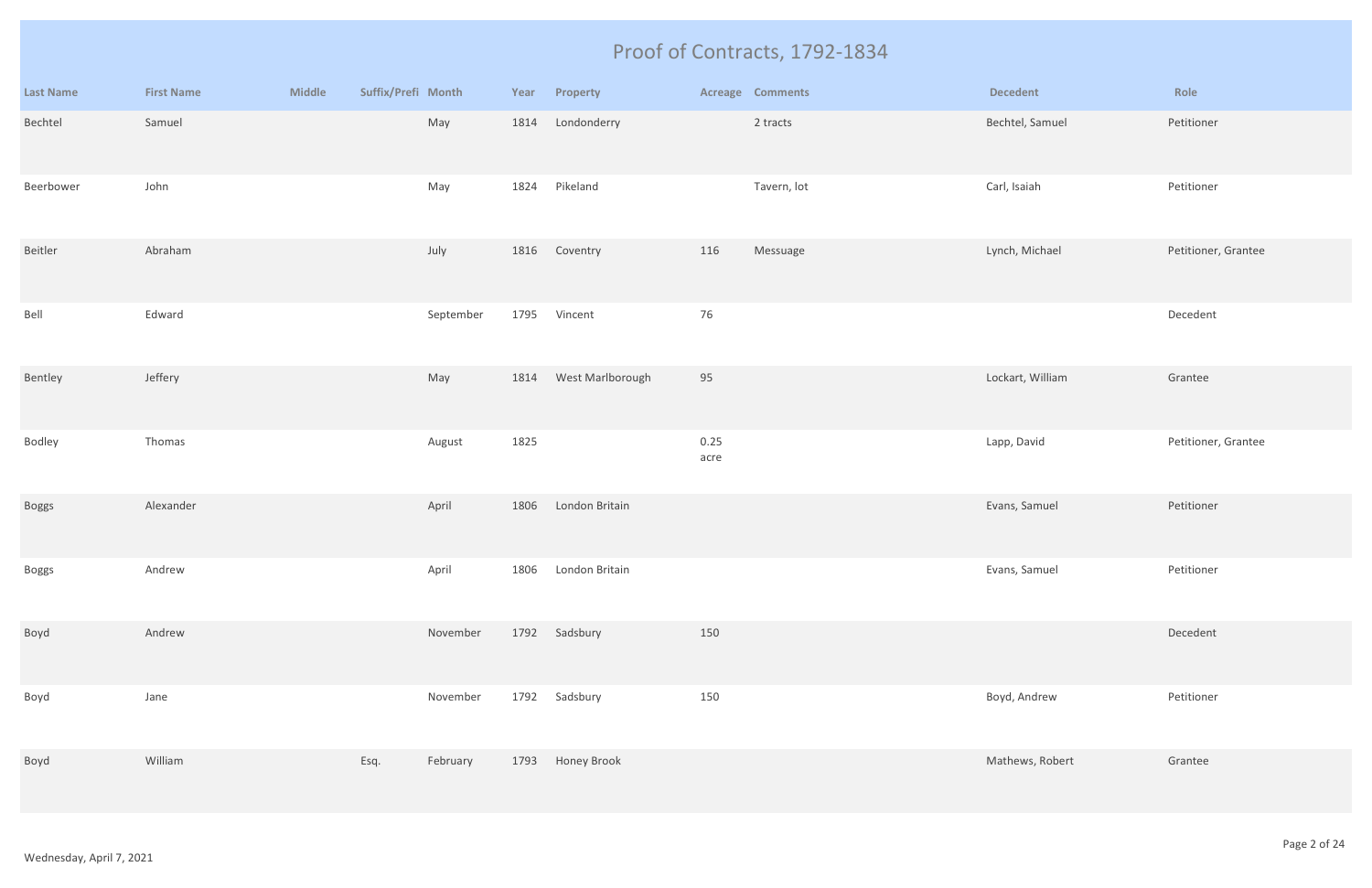|                  |                   |               |                    |          |      |                   |                | Proof of Contracts, 1792-1834                               |                   |                     |
|------------------|-------------------|---------------|--------------------|----------|------|-------------------|----------------|-------------------------------------------------------------|-------------------|---------------------|
| <b>Last Name</b> | <b>First Name</b> | <b>Middle</b> | Suffix/Prefi Month |          | Year | Property          |                | <b>Acreage Comments</b>                                     | <b>Decedent</b>   | Role                |
| Brogan           | Benjamin          |               |                    | April    | 1833 |                   |                | Decedent borrowed money from Petitioner Cochran, Stephen H. |                   | Petitioner          |
| <b>Brook</b>     | Jonathan          |               |                    | May      | 1797 | Coventry          | 168            |                                                             | Parker, Edward    | Grantee             |
| Brumback         | John              |               |                    | May      | 1797 | Coventry          | 168            |                                                             | Parker, Edward    | Petitioner          |
| <b>Bullock</b>   | George            |               |                    | August   | 1796 | New London        | 184            |                                                             | Craig, William    | Petitioner          |
| Carl             | Eliza             |               |                    | May      | 1824 | Pikeland          |                | Tavern, lot                                                 | Carl, Isaiah      | Petitioner          |
| Chalfant         | Joseph            |               |                    | November | 1819 | London Grove      | $\overline{7}$ |                                                             | Flower, Thomas    | Petitioner, Grantee |
| Chrisman         | George            |               |                    | May      | 1812 | Pikeland, Vincent | 300            | Mills                                                       |                   | Decedent            |
| Chrisman         | Jacob             |               |                    | May      | 1812 | Pikeland, Vincent | 300            | Mills                                                       | Chrisman, George  | Petitioner          |
| Chrisman         | John              |               |                    | May      | 1812 | Pikeland, Vincent | 300            | Mills                                                       | Chrisman, George  | Petitioner          |
| Christman        | Henry             |               |                    | May      |      | 1795 Vincent      |                |                                                             | Miller, John Adam | Petitioner          |
| Christman        | Henry             |               |                    | May      | 1809 | Vincent           | 82             |                                                             | Knower, Henry     | Petitioner          |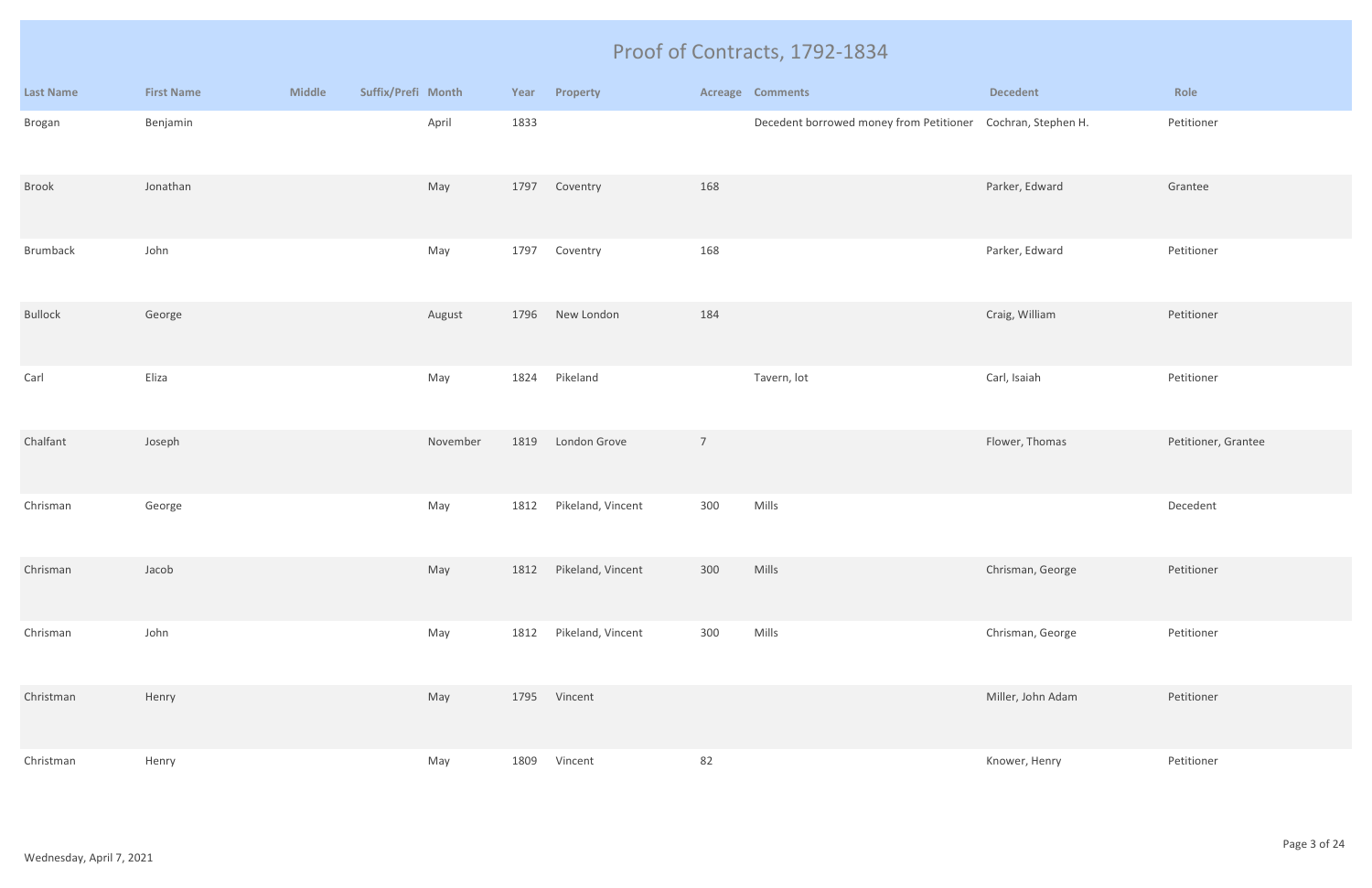|                  |                   |               |                    |          |      |                 |                | Proof of Contracts, 1792-1834 |                  |                      |
|------------------|-------------------|---------------|--------------------|----------|------|-----------------|----------------|-------------------------------|------------------|----------------------|
| <b>Last Name</b> | <b>First Name</b> | <b>Middle</b> | Suffix/Prefi Month |          | Year | Property        |                | <b>Acreage Comments</b>       | <b>Decedent</b>  | Role                 |
| Cochran          | Samuel            |               |                    | November | 1813 | Upper Oxford    | 62             |                               | Slack, Thomas    | Petitioner           |
| Craig            | Andrew            |               |                    | August   | 1796 | New London      | 184            |                               | Craig, William   | Petitioner           |
| Craig            | William           |               |                    | August   | 1796 | New London      | 184            |                               |                  | Decedent             |
| Crowle           | Alexander         |               |                    | May      | 1797 | East Nottingham | 321            |                               | Gardner, Joseph  | Grantee              |
| Custar           | Peter             |               |                    | November | 1815 | Charlestown     | $\overline{2}$ | Messuage                      | Todd, David      | Petitioner, Grantee  |
| Cutler           | Benjamin          |               |                    | May      | 1795 | London Grove    | 100            |                               |                  | Decedent             |
| Cutler           | Susanna           |               |                    | May      | 1795 | London Grove    | 100            |                               | Cutler, Benjamin | Petitioner           |
| Danenhower       | George            |               |                    | May      | 1802 | West Caln       | $50\,$         |                               | Keimer, James    | Grantee              |
| Davis            | Jones             |               |                    | January  | 1816 | Charlestown     | 168            | Messuage                      | Davis, Roger     | Petritioner, Grantee |
| Davis            | Mordecai          |               |                    | May      | 1805 | Easttown        | 54             |                               | Morris, Morris   | Petitioner           |
| Davis            | Roger             |               | Dr.                | January  | 1816 | Charlestown     | 168            | Messuage                      |                  | Decedent             |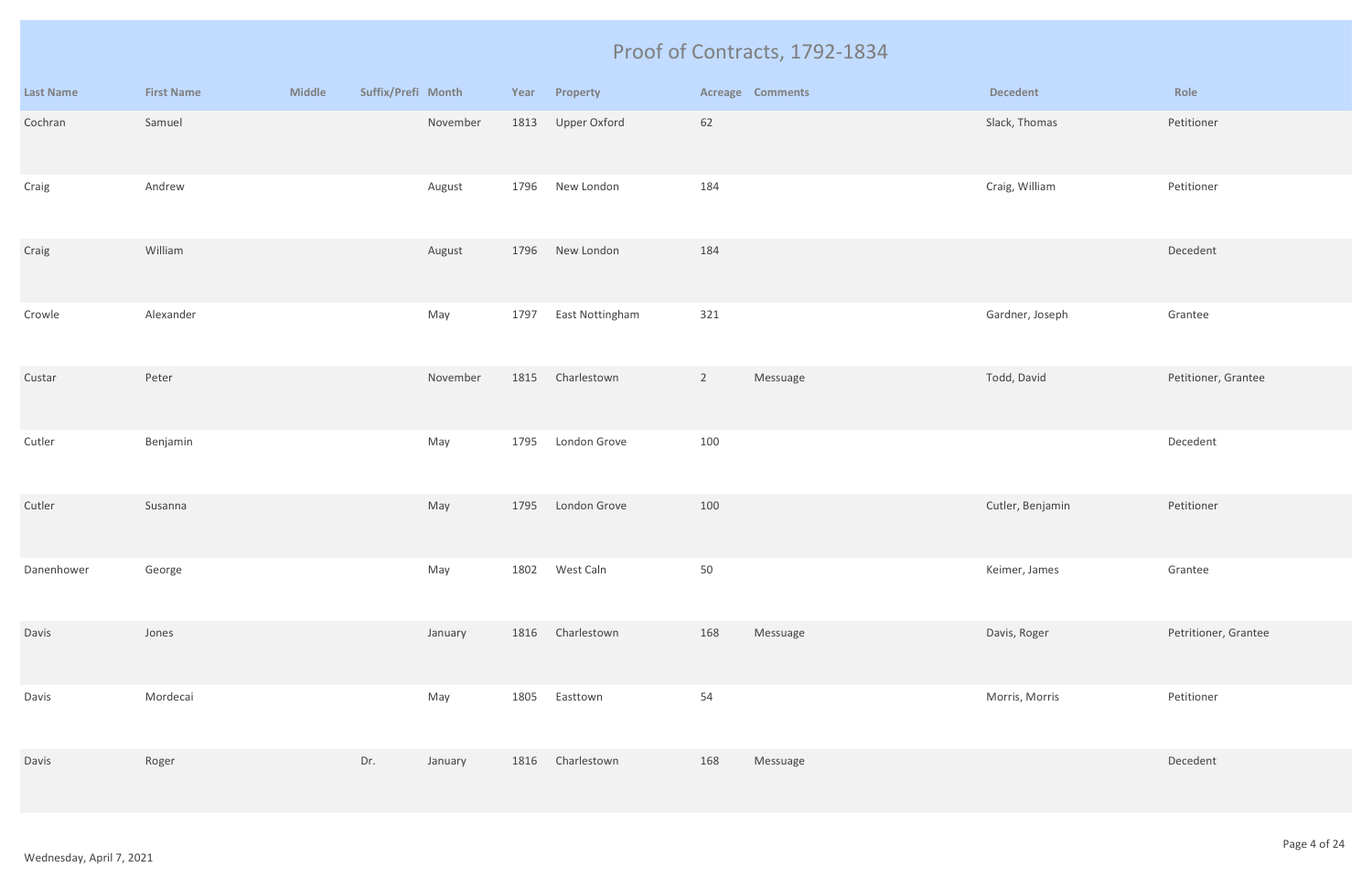|                  |                   |               |                    |          |      |                |          | Proof of Contracts, 1792-1834 |                  |            |
|------------------|-------------------|---------------|--------------------|----------|------|----------------|----------|-------------------------------|------------------|------------|
| <b>Last Name</b> | <b>First Name</b> | <b>Middle</b> | Suffix/Prefi Month |          | Year | Property       |          | Acreage Comments              | <b>Decedent</b>  | Role       |
| Dick             | John              |               |                    | March    | 1832 | London Grove   | 1 acre   |                               | McKay, Alexander | Grantee    |
| Dinnen           | Peter             |               |                    | May      | 1824 | Pikeland       |          | Tavern, lot                   | Carl, Isaiah     | Grantee    |
| Eastburn         | Amos              |               |                    | May      | 1816 | London Britain | 185      | 2 tracts of land              | Eastburn, Thomas | Petitioner |
| Eastburn         | Thomas            |               |                    | May      | 1816 | London Britain | 185      | 2 tracts of land              |                  | Decedent   |
| Eaton            | David             |               |                    | April    | 1806 | London Britain | 250      |                               | Evans, Samuel    | Grantee    |
| Evans            | Evan              |               |                    | November | 1818 | East Nantmeal  | 90       |                               | Tucker, Jonathan | Grantee    |
| Evans            | Ezekiel           |               |                    | May      | 1831 | Brandywine     | 86 acres |                               | Baum, Fredrick   | Petitioner |
| Evans            | Frances           |               |                    | April    | 1806 | London Britain |          |                               | Evans, Samuel    | Petitioner |
| Evans            | James             |               |                    | November | 1801 | Vincent        |          |                               | Thomas, John     | Grantee    |
| Evans            | James             |               |                    | May      |      | 1801 Vincent   |          |                               | Thomas, John     | Grantee    |
| Evans            | Samuel            |               |                    | April    | 1806 | London Britain |          |                               |                  | Decedent   |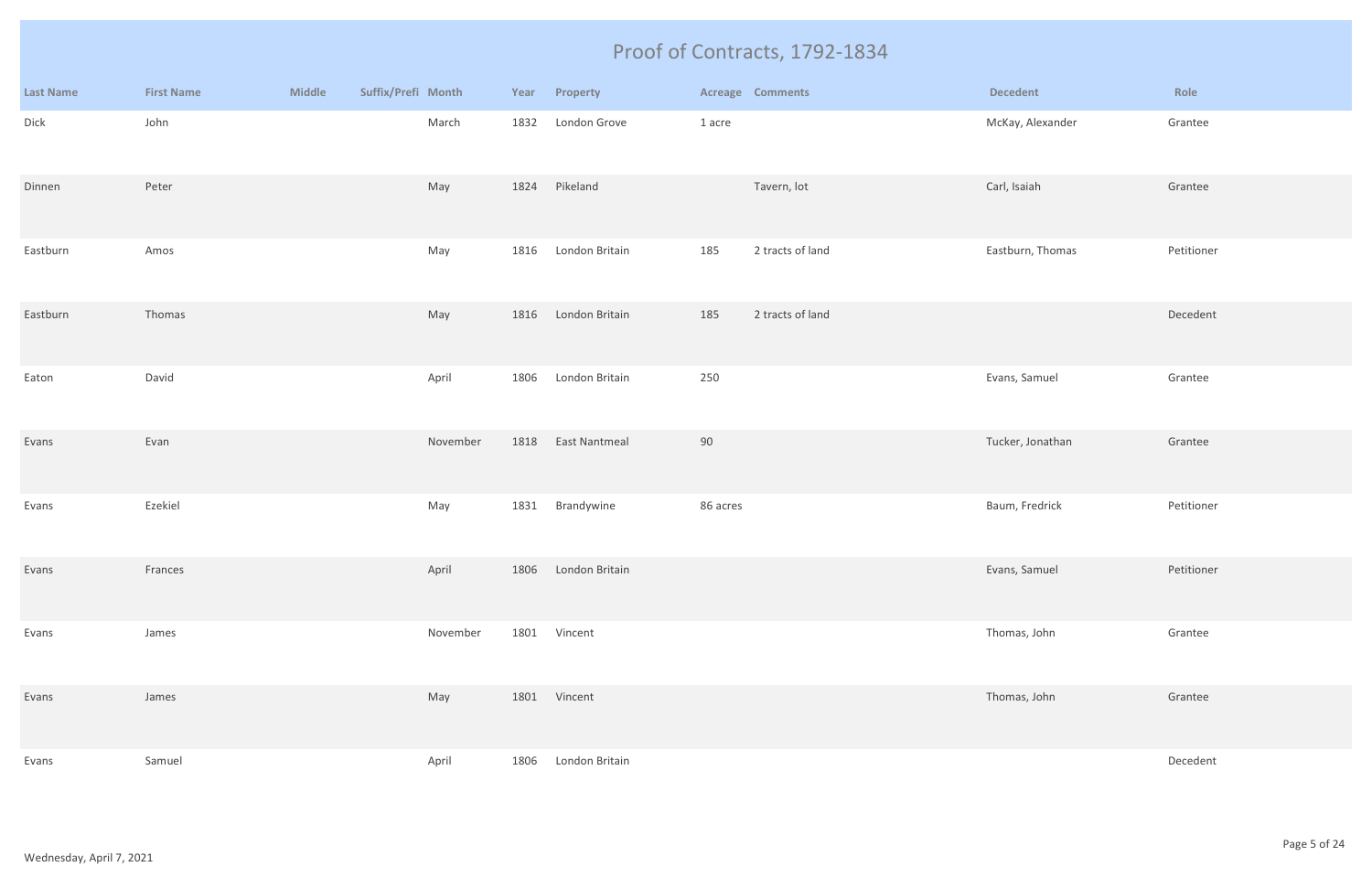|                  |                   |               |                    |           |      |                 |                | Proof of Contracts, 1792-1834 |                    |                     |
|------------------|-------------------|---------------|--------------------|-----------|------|-----------------|----------------|-------------------------------|--------------------|---------------------|
| <b>Last Name</b> | <b>First Name</b> | <b>Middle</b> | Suffix/Prefi Month |           | Year | Property        |                | <b>Acreage Comments</b>       | <b>Decedent</b>    | Role                |
| Evans            | Thomas            |               |                    | May       | 1801 | Vincent         |                |                               | Thomas, John       | Petitioner          |
| Evans            | Thomas            |               |                    | November  | 1801 | Vincent         |                |                               | Thomas, John       | Petitioner          |
| Evans            | Thomas            |               |                    | December  |      | 1801 Vincent    | 23             |                               | Thomas, John       | Petitioner          |
| Evans            | Thomas            | <b>B.</b>     |                    | February  | 1821 | Easttown        |                | Messuage                      | Morris, James      | Petitioner          |
| Ezhrenzeller     | Jacob             |               | Dr.                | March     | 1799 | West Chester    |                | House & Hatter's Shop         | Hannum, John, Esq. | Grantee             |
| Fisher           | Adam              |               |                    | February  | 1828 |                 |                |                               | Fisher, John       | Petitioner          |
| Fletcher         | Sarah             |               |                    | September | 1834 | Upper Oxford    | 10 acres       |                               | Fletcher, John     | Petitioner          |
| Flower           | Thomas            |               |                    | November  | 1819 | London Grove    | $\overline{7}$ |                               |                    | Decedent            |
| Fudge            | Sampson           |               |                    | April     | 1833 | Schuylkill      | 25 acres       |                               | Rossiter, Jesse M. | Grantee             |
| Gamble           | William           |               |                    | April     | 1831 | Easttown        | 1 acre         |                               | Gamble, James      | Petitioner, Grantee |
| Gardner          | Francis           |               |                    | May       | 1797 | East Nottingham | 321            |                               | Gardner, Joseph    | Petitioner          |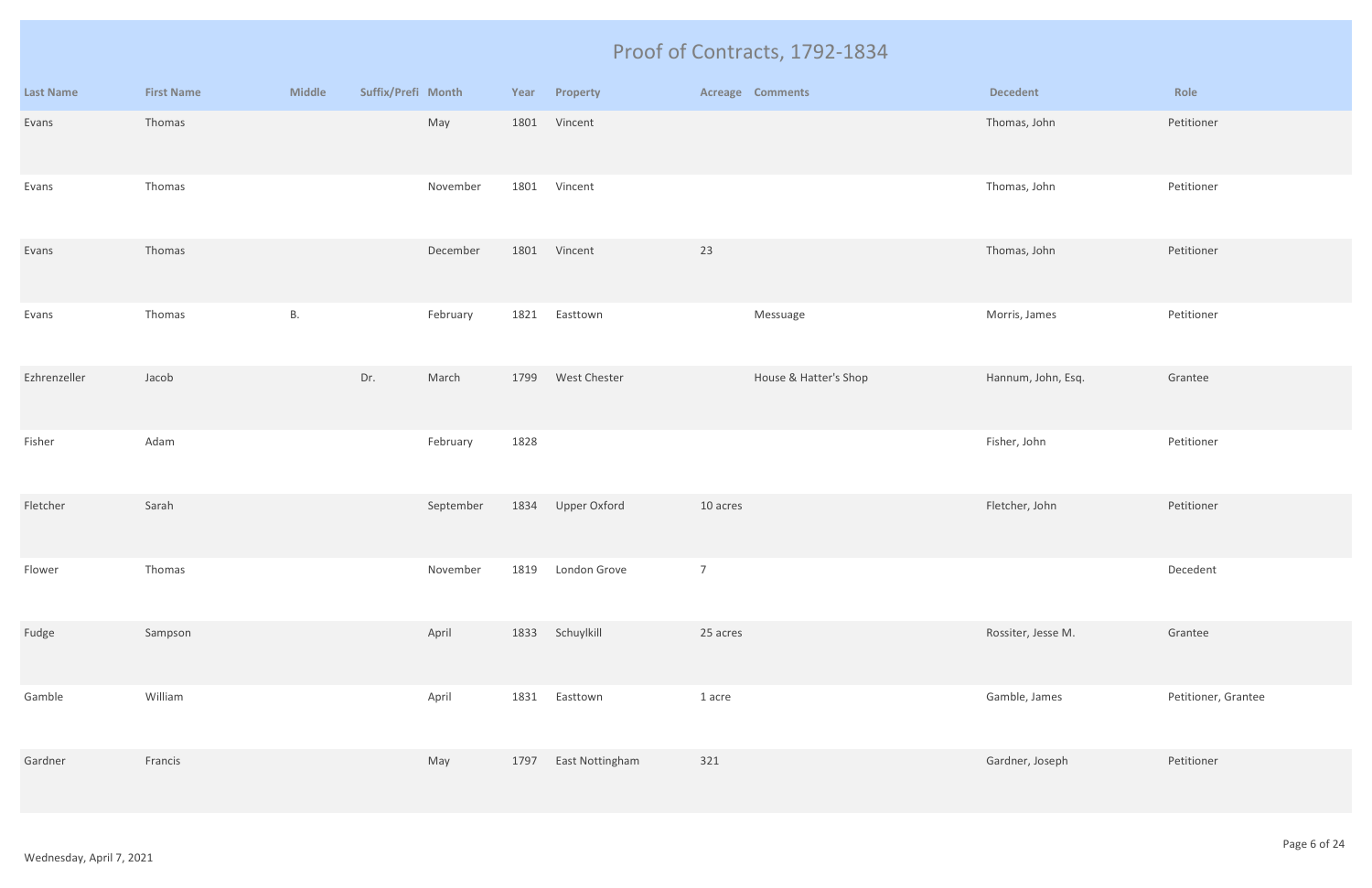|                  |                   |               |                    |      |                      |        | Proof of Contracts, 1792-1834 |                    |            |
|------------------|-------------------|---------------|--------------------|------|----------------------|--------|-------------------------------|--------------------|------------|
| <b>Last Name</b> | <b>First Name</b> | <b>Middle</b> | Suffix/Prefi Month | Year | Property             |        | <b>Acreage Comments</b>       | <b>Decedent</b>    | Role       |
| Gardner          | Joseph            |               | May                | 1797 | East Nottingham      | 321    |                               |                    | Decedent   |
| Garrett          | Elisha            |               | June               | 1824 | London Grove         | 1 acre | Tract                         | Moore, Jr., David  | Grantee    |
| Gawthrop         | George            |               | November           | 1806 | Newlin               | 124    |                               | Bailey, Samuel     | Grantee    |
| Gawthrop         | James             |               | November           | 1806 | Newlin               | 124    |                               | Bailey, Samuel     | Grantee    |
| Gibson           | George            |               | November           | 1813 | Upper Oxford         | 62     |                               | Slack, Thomas      | Grantee    |
| Griffith         | Dan               |               | May                | 1803 | <b>East Nantmeal</b> | 40     |                               |                    | Decedent   |
| Griffith         | Griffith          |               | May                | 1803 | <b>East Nantmeal</b> | 40     |                               | Griffith, Dan      | Petitioner |
| Hampton          | Thomas            |               | February           | 1816 |                      |        |                               |                    | Decedent   |
| Hampton          | William           |               | February           | 1821 | Easttown             |        | Messuage                      | Morris, James      | Grantee    |
| Hannum           | John              |               | Esq.<br>March      | 1799 | West Chester         |        | House & Hatter's Shop         |                    | Decedent   |
| Hannum           | John              |               | March              | 1799 | West Chester         |        | House & Hatter's Shop         | Hannum, John, Esq. | Petitioner |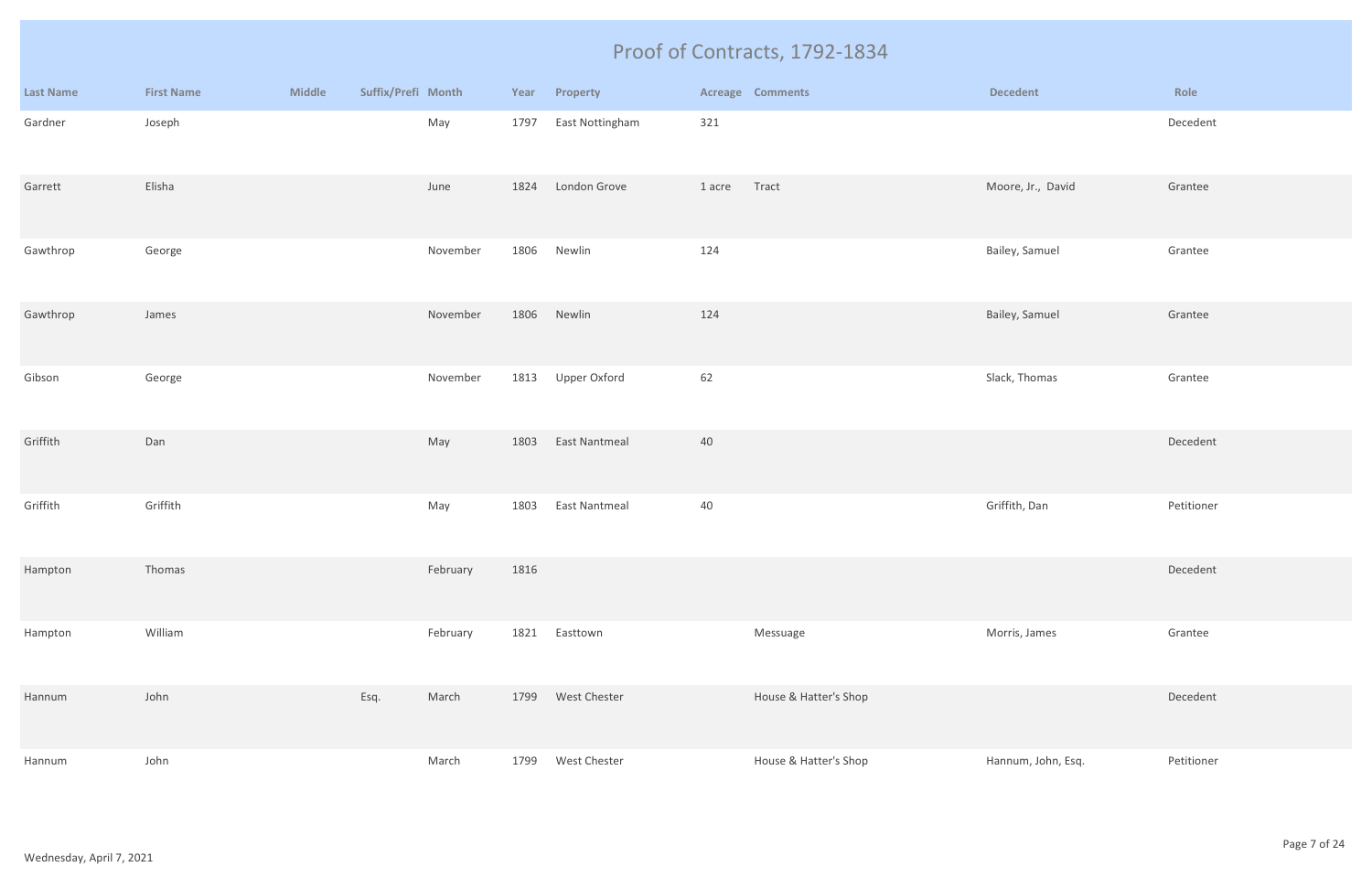|                  |                   |               |                    |          |      |                 |              | Proof of Contracts, 1792-1834 |                    |            |
|------------------|-------------------|---------------|--------------------|----------|------|-----------------|--------------|-------------------------------|--------------------|------------|
| <b>Last Name</b> | <b>First Name</b> | <b>Middle</b> | Suffix/Prefi Month |          | Year | Property        |              | <b>Acreage Comments</b>       | <b>Decedent</b>    | Role       |
| Hannum           | Washington        | L.            |                    | March    | 1799 | West Chester    |              | House & Hatter's Shop         | Hannum, John, Esq. | Petitioner |
| Harlan           | Samuel            |               |                    | February | 1793 | Kennett         | 165          |                               | Swayne, Francis    | Petitioner |
| Harper           | John              |               |                    | June     | 1826 | New London      |              | 70 acres Messuage and tract   | Kennedy, John      | Grantee    |
| Harper           | William           |               |                    | July     | 1822 | Upper Oxford    | 60           |                               | Weldon, Jacob      | Petitioner |
| Harris           | James             | <b>B.</b>     |                    | May      | 1815 | Coventry        | $\mathbf{1}$ |                               | May, Robert        | Petitioner |
| Harris           | Reuben            |               |                    | February | 1811 | East Nottingham | 39           |                               | Kirk, Roger        | Grantee    |
| Harvey           | Amos              |               |                    | November | 1806 | Newlin          | 124          |                               | Bailey, Samuel     | Petitioner |
| Haws             | John              |               |                    | May      | 1795 | Vincent         |              |                               | Miller, John Adam  | Petitioner |
| Heffelfinger     | Jacob             |               |                    | December | 1801 | Vincent         | 23           |                               | Thomas, John       | Grantee    |
| Heister          | John              |               |                    | May      | 1797 | Coventry        | 168          |                               | Parker, Edward     | Petitioner |
| Hibberd          | William           |               |                    | May      | 1814 | West Whiteland  | 100          | Messuage                      | Thomson, Daniel    | Petitioner |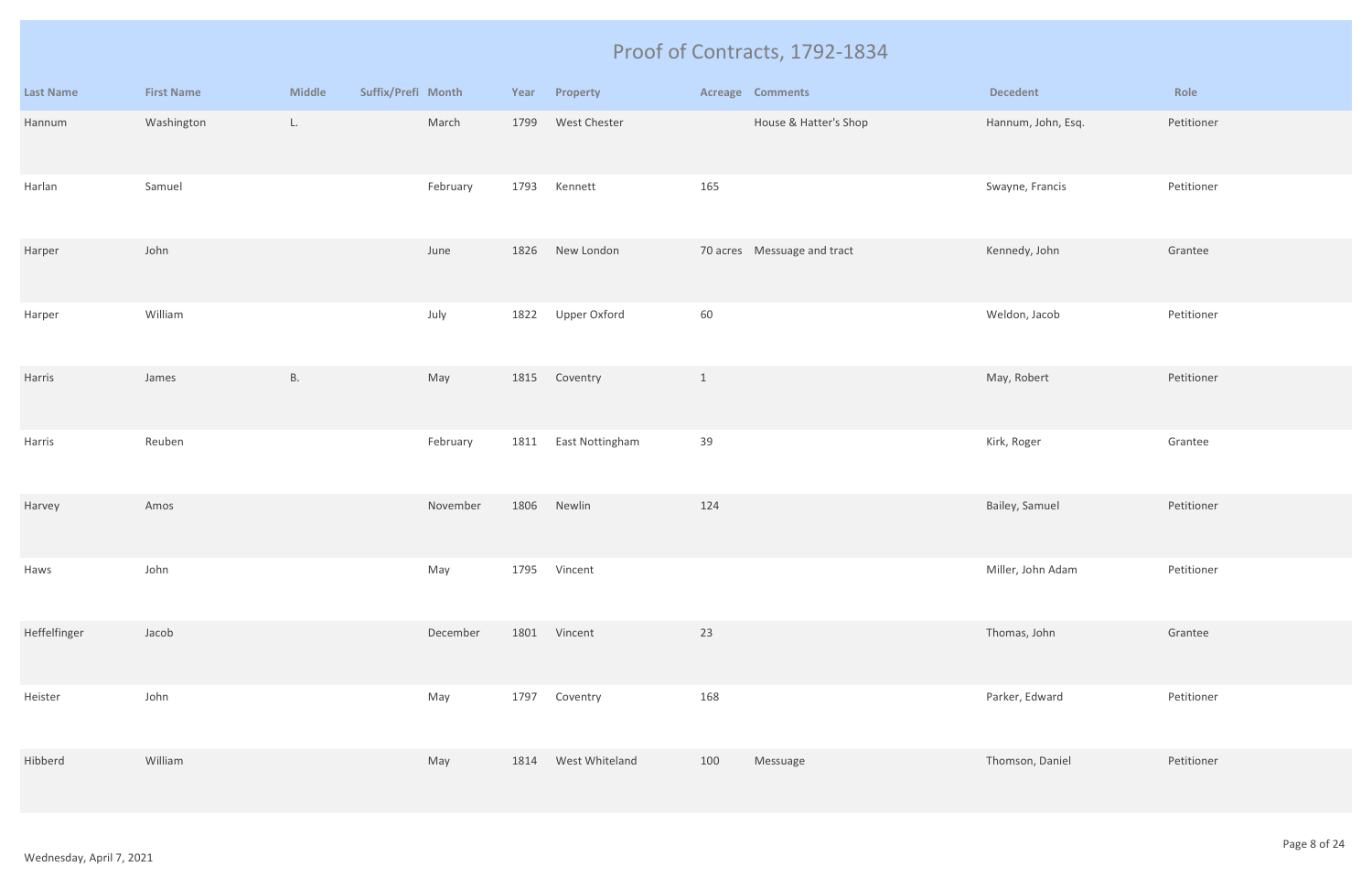|                  |                   |               |                    |          |      |                      |              | Proof of Contracts, 1792-1834 |                   |            |
|------------------|-------------------|---------------|--------------------|----------|------|----------------------|--------------|-------------------------------|-------------------|------------|
| <b>Last Name</b> | <b>First Name</b> | <b>Middle</b> | Suffix/Prefi Month |          | Year | Property             |              | <b>Acreage Comments</b>       | <b>Decedent</b>   | Role       |
| Hoopes           | Moses             |               |                    | February | 1819 | East Goshen          |              | Messuage                      |                   | Decedent   |
| Hoskins          | John              |               |                    | February | 1821 | Easttown             |              | Messuage                      | Morris, James     | Petitioner |
| House            | Henry             |               |                    | May      | 1809 | Vincent              | 82           |                               | Knower, Henry     | Grantee    |
| Hudson           | Jonathan          |               |                    | May      | 1803 | <b>East Nantmeal</b> | 40           | Grist Mill                    | Griffith, Dan     | Petitioner |
| Humphrey         | Jesse             |               |                    | May      | 1816 | London Britain       | 185          | 2 tracts of land              | Eastburn, Thomas  | Grantee    |
| Hung             | Andrew            |               |                    | May      | 1802 | West Caln            | 50           |                               | Keimer, James     | Grantee    |
| Hunter           | Edward            |               |                    | February | 1828 | <b>West Nantmeal</b> | 172<br>acres |                               | Fisher, John      | Grantee    |
| Hunter           | William           |               |                    | May      | 1805 | Easttown             | 54           |                               | Morris, Morris    | Petitioner |
| Hutchinson       | James             |               |                    | November | 1800 | East Marlborough     |              |                               |                   | Decedent   |
| Hutchinson       | Sidney            | E             |                    | November | 1800 | East Marlborough     |              |                               | Hutchinson, James | Petitioner |
| Ingersoll        | Jared             |               |                    | November | 1800 | East Marlborough     |              |                               | Hutchinson, James | Petitioner |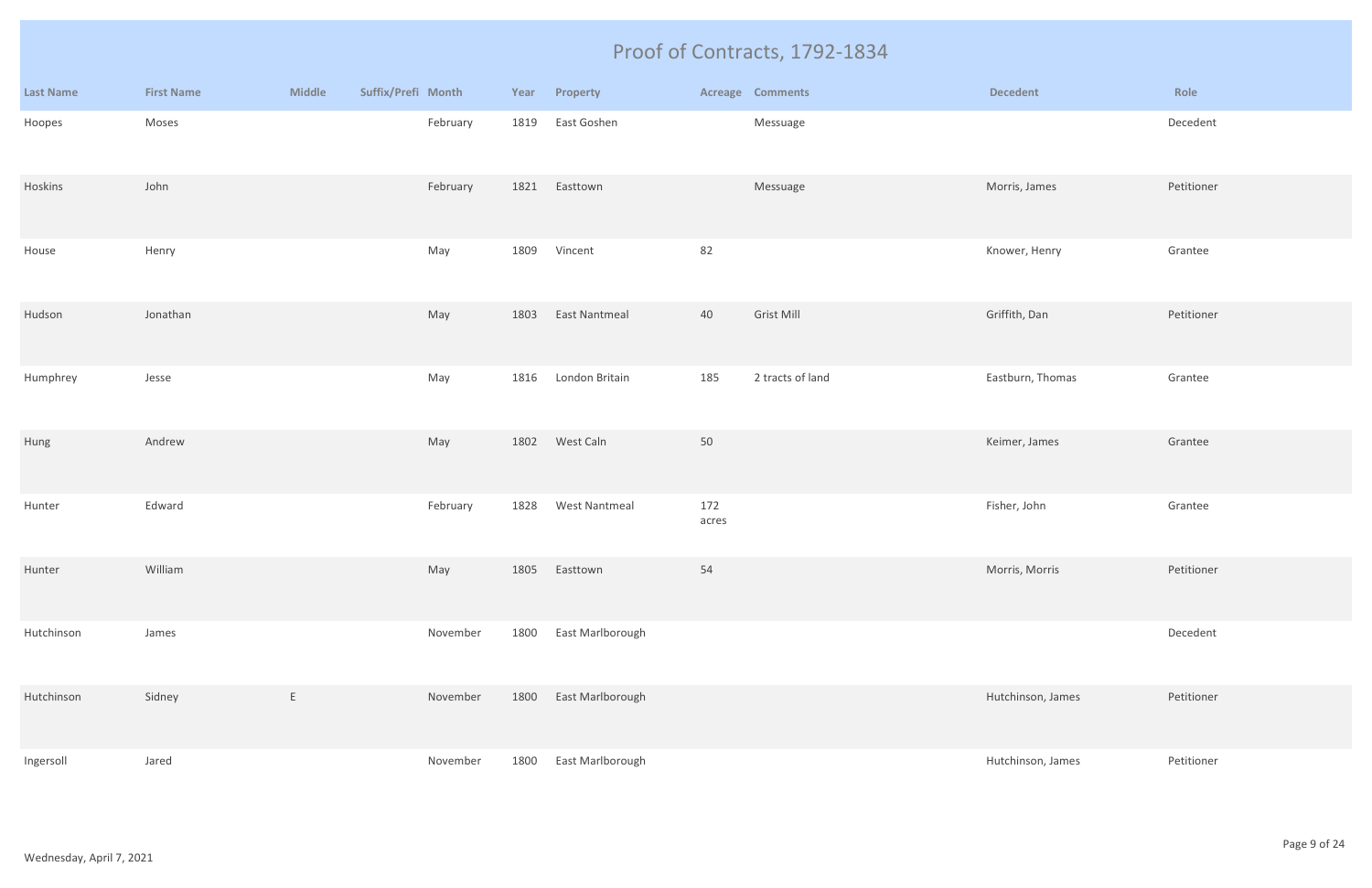|                  |                   |               |                    |      |                |        | Proof of Contracts, 1792-1834 |                  |                     |
|------------------|-------------------|---------------|--------------------|------|----------------|--------|-------------------------------|------------------|---------------------|
| <b>Last Name</b> | <b>First Name</b> | <b>Middle</b> | Suffix/Prefi Month | Year | Property       |        | <b>Acreage Comments</b>       | <b>Decedent</b>  | Role                |
| Irwin            | Samuel            |               | February           | 1822 | New London     |        |                               | Scott, James     | Grantee             |
| James            | Hannah            |               | August             | 1824 | East Goshen    |        | 7.5 acres Woodland            | James, Isaac     | Wife of decedent    |
| James            | Isaac             |               | September          | 1824 | East Goshen    |        | 7.5 acres Woodland            | James, Isaac     | Petitioner          |
| Jefferis         | Emmor             |               | January            | 1814 | East Bradford  | 270.5  | Messuage                      |                  | Decedent            |
| Jefferis         | James             |               | January            | 1814 | East Bradford  | 270.5  | Messuage                      | Jefferis, Emmor  | Petitioner          |
| Jones            | Benjamin          |               | May                | 1812 | New London     |        | Mills                         | Kugler, John     | Grantee             |
| Keimer           | Catharine         |               | May                |      | 1802 West Caln | 50     |                               | Keimer, James    | Petitioner          |
| Keimer           | James             |               | May                | 1802 | West Caln      | 50     |                               |                  | Decedent            |
| Kelso            | Joseph            |               | November           | 1831 | Lower Oxford   |        | 86 acres Messuage, plantation | Dickey, David    | Petitioner, Grantee |
| Kelton           | James             |               | March              | 1832 | London Grove   | 1 acre |                               | McKay, Alexander | Petitioner          |
| Kennedy          | David             |               | February           | 1796 |                |        |                               |                  | Decedent            |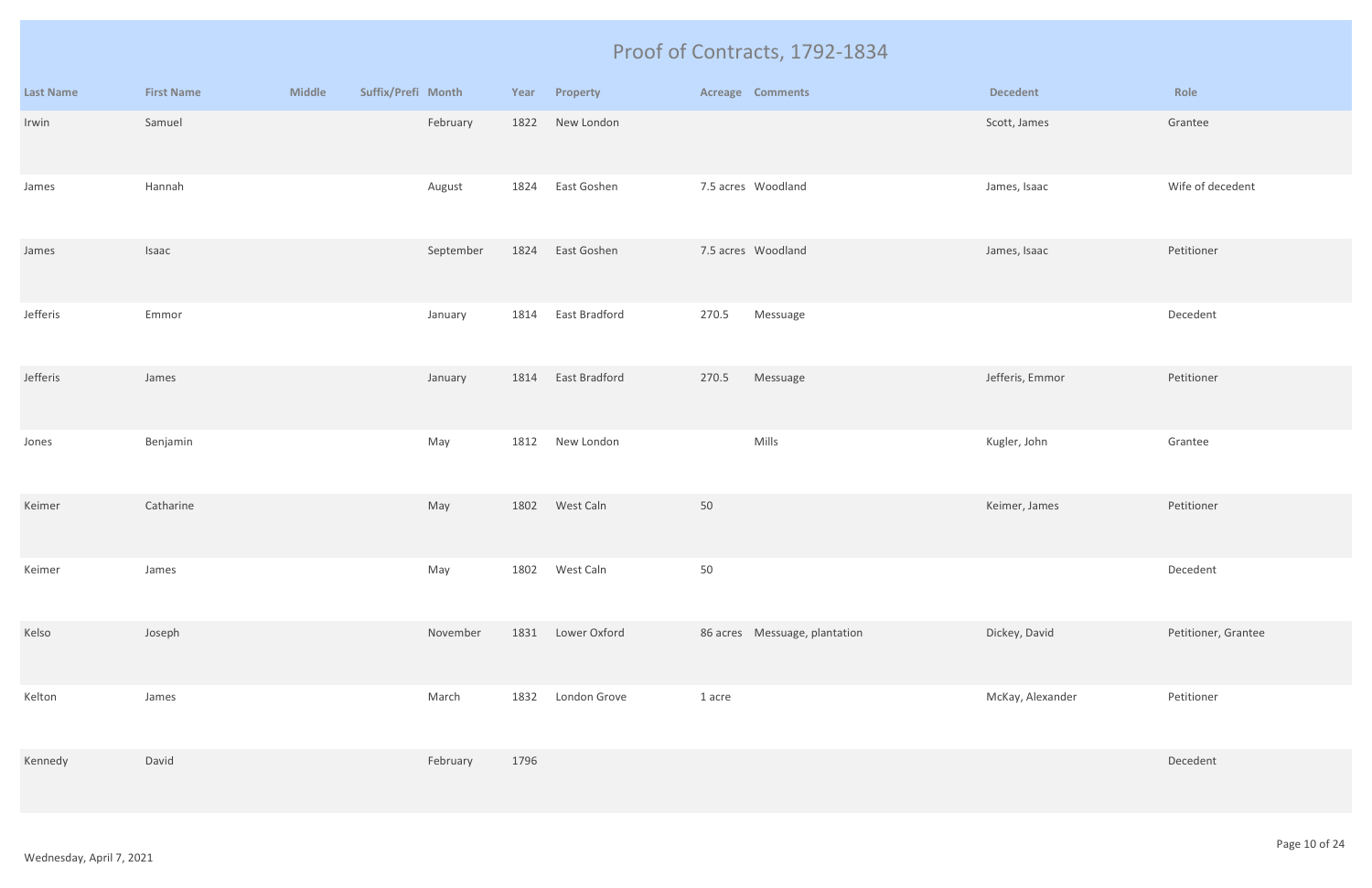|                  |                   |               |                    |      |                 |     | Proof of Contracts, 1792-1834      |                   |               |
|------------------|-------------------|---------------|--------------------|------|-----------------|-----|------------------------------------|-------------------|---------------|
| <b>Last Name</b> | <b>First Name</b> | <b>Middle</b> | Suffix/Prefi Month | Year | Property        |     | <b>Acreage Comments</b>            | <b>Decedent</b>   | Role          |
| Kennedy          | Richard           |               | June               | 1826 | New London      |     | 70 acres Messuage and tract        | Kennedy, John     | Petitioner    |
| Kennedy          | Thomas            | R.            | February           | 1796 |                 |     |                                    | Kennedy, David    | Petitioner    |
| Kenny            | Daniel            |               | February           | 1815 | West Bradford   | 63  |                                    |                   | Decedent      |
| Kenny            | Eleonar           |               | February           | 1815 | West Bradford   | 63  |                                    | Kenny, Daniel     | Administrator |
| Kerlin           | John              |               | March              | 1834 | Brandywine      |     | 52 acres Tavern, house, plantation | McFarlan, William | Grantee       |
| Kimble           | Samuel            |               | May                | 1816 | London Britain  | 185 | 2 tracts of land                   | Eastburn, Thomas  | Petitioner    |
| King             | Vincent           |               | May                | 1795 | London Grove    | 100 |                                    | Cutler, Benjamin  | Petitioner    |
| Kirk             | Elisha            |               | February           | 1811 | East Nottingham | 39  |                                    | Kirk, Roger       | Petitioner    |
| Kirk             | Jacob             |               | February           | 1811 | East Nottingham | 39  |                                    | Kirk, Roger       | Petitioner    |
| Kirk             | John              |               | February           | 1811 | East Nottingham | 39  |                                    | Kirk, Roger       | Petitioner    |
| Kirk             | Roger             |               | February           | 1811 | East Nottingham | 39  |                                    |                   | Decedent      |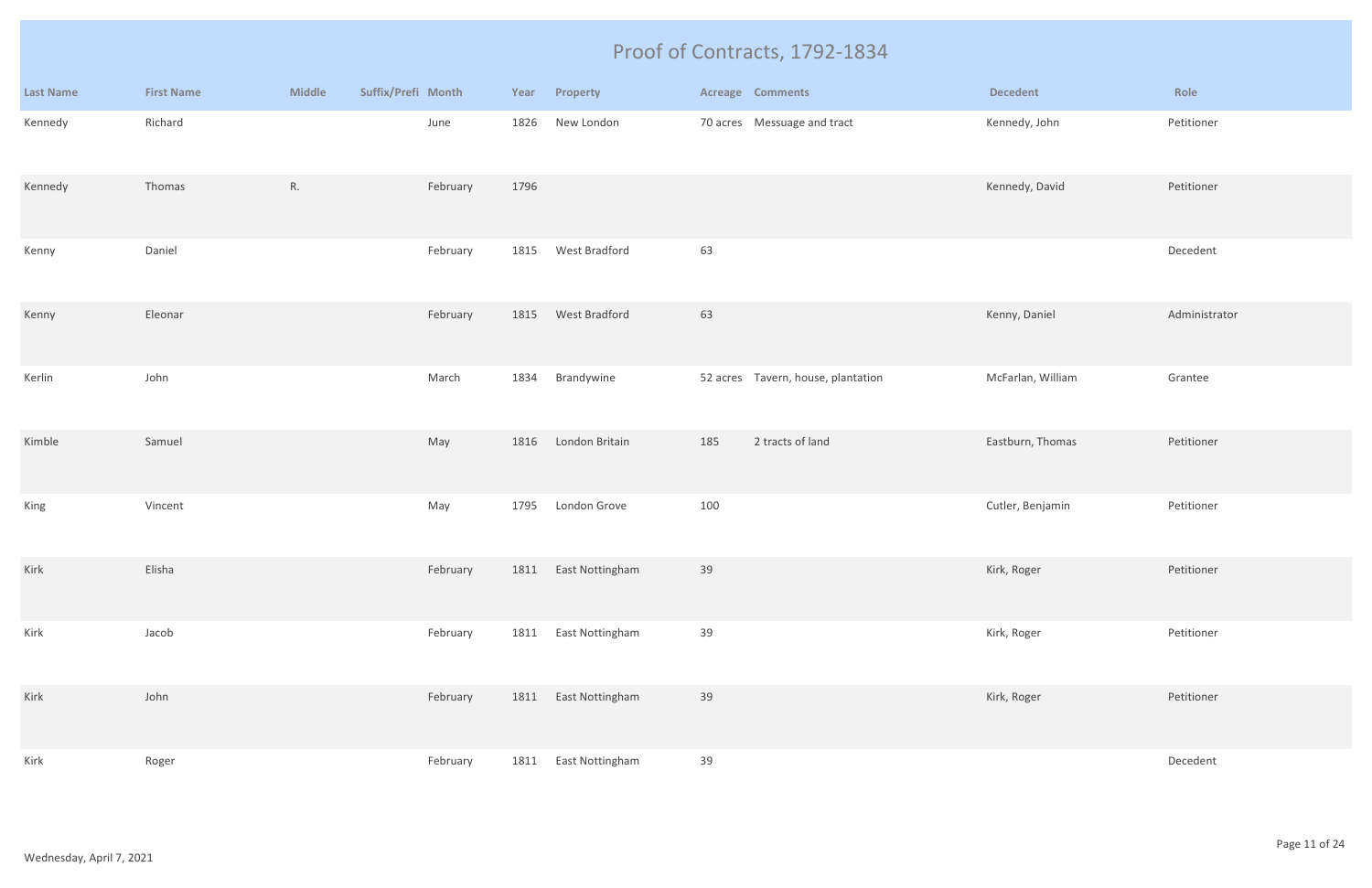|                  |                   |               |                    |           |      |                      |        | Proof of Contracts, 1792-1834 |                   |                         |
|------------------|-------------------|---------------|--------------------|-----------|------|----------------------|--------|-------------------------------|-------------------|-------------------------|
| <b>Last Name</b> | <b>First Name</b> | <b>Middle</b> | Suffix/Prefi Month |           | Year | Property             |        | Acreage Comments              | <b>Decedent</b>   | Role                    |
| Knower           | Christopher       |               |                    | May       | 1803 | <b>East Nantmeal</b> | 40     | Grist Mill                    | Griffith, Dan     | Grantee                 |
| Knower           | Henry             |               |                    | May       | 1809 | Vincent              | 82     |                               |                   | Decedent                |
| Kugler           | Jacob             |               |                    | May       |      | 1812 New London      |        | Mills                         | Kugler, John      | Petitioner              |
| Kugler           | John              |               |                    | May       | 1812 | New London           |        | Mills                         |                   | Decedent                |
| Kugler           | Susannaah         |               |                    | May       | 1812 | New London           |        | Mills                         | Kugler, John      | Petitioner              |
| Lahr             | Jacob             |               |                    | November  | 1815 | Coventry             | 23     |                               | Lineinger, Jacob  | Grantee                 |
| Lahr             | John              |               |                    | November  |      | 1815 Coventry        | 23     |                               | Lineinger, Jacob  | Grantee                 |
| Lewis            | Abel              |               |                    | November  | 1818 | <b>East Nantmeal</b> | 90     |                               | Tucker, Jonathan  | Petitioner              |
| Lewis            | Enoch             |               |                    | June      | 1824 | London Grove         | 1 acre | Tract                         | Moore, Jr., David | Deponent, Administrator |
| Lewis            | John              |               |                    | September | 1795 | Vincent              | 76     |                               | Bell, Edward      | Petitioner              |
| Lineinger        | Jacob             |               |                    | November  |      | 1815 Coventry        | 23     |                               |                   | Decedent                |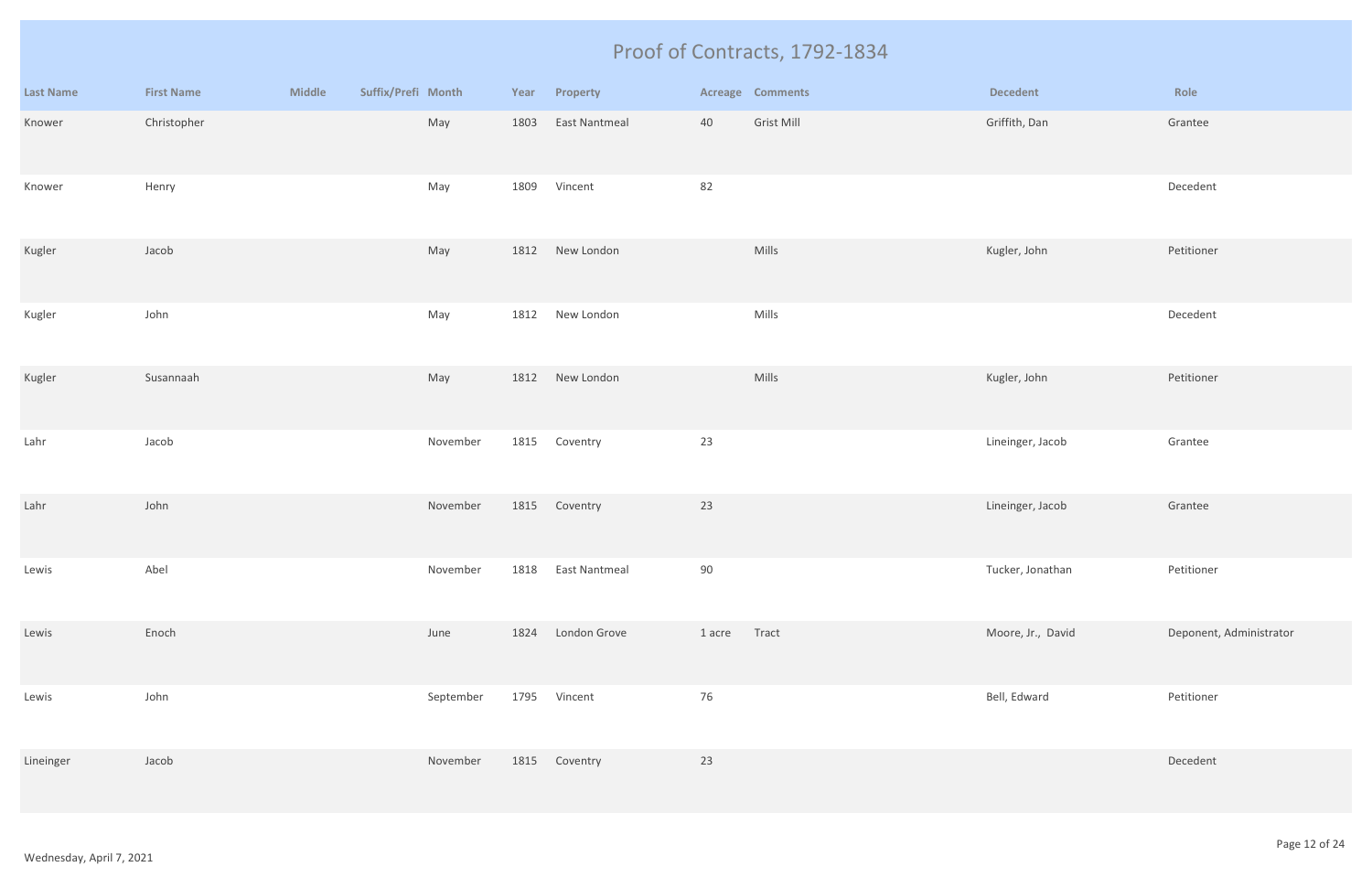|                  |                   |               |                    |          |      |                   |               | Proof of Contracts, 1792-1834 |                     |            |
|------------------|-------------------|---------------|--------------------|----------|------|-------------------|---------------|-------------------------------|---------------------|------------|
| <b>Last Name</b> | <b>First Name</b> | <b>Middle</b> | Suffix/Prefi Month |          | Year | Property          |               | <b>Acreage Comments</b>       | <b>Decedent</b>     | Role       |
| Little           | Samuel            |               |                    | April    | 1806 | London Britain    |               |                               | Evans, Samuel       | Grantee    |
| Lloyd            | John              |               |                    | February |      | 1824 Upper Oxford |               | 14 acres Messuage             | McClellan, James    | Grantee    |
| Lockart          | William           |               |                    | May      | 1814 | West Marlborough  | 95            |                               |                     | Decedent   |
| Loury            | William           |               |                    | May      | 1823 | East Nottingham   | 23            |                               | Loury, James        | Petitioner |
| Luckie           | Jane              |               |                    | May      | 1801 | Upper Oxford      |               |                               | Luckie, William     | Petitioner |
| Luckie           | William           |               |                    | May      | 1801 | Upper Oxford      |               |                               |                     | Decedent   |
| Lynch            | Michael           |               |                    | May      | 1815 | Coventry          | $\mathbf{1}$  |                               | May, Robert         | Grantee    |
| Lynch            | Michael           |               |                    | July     |      | 1816 Coventry     | 116           | Messuage                      |                     | Decedent   |
| Lynch            | Rebecca           |               |                    | July     | 1816 | Coventry          | 116           | Messuage                      | Lynch, Michael      | Petitioner |
| Magraw           | James             |               |                    | June     | 1833 | Londonderry       | 21.5<br>acres |                               | Cochran, Stephen H. | Petitioner |
| Malin            | James             |               |                    | March    | 1828 | Willistown        | 146<br>acres  |                               | Ruth, David         | Petitioner |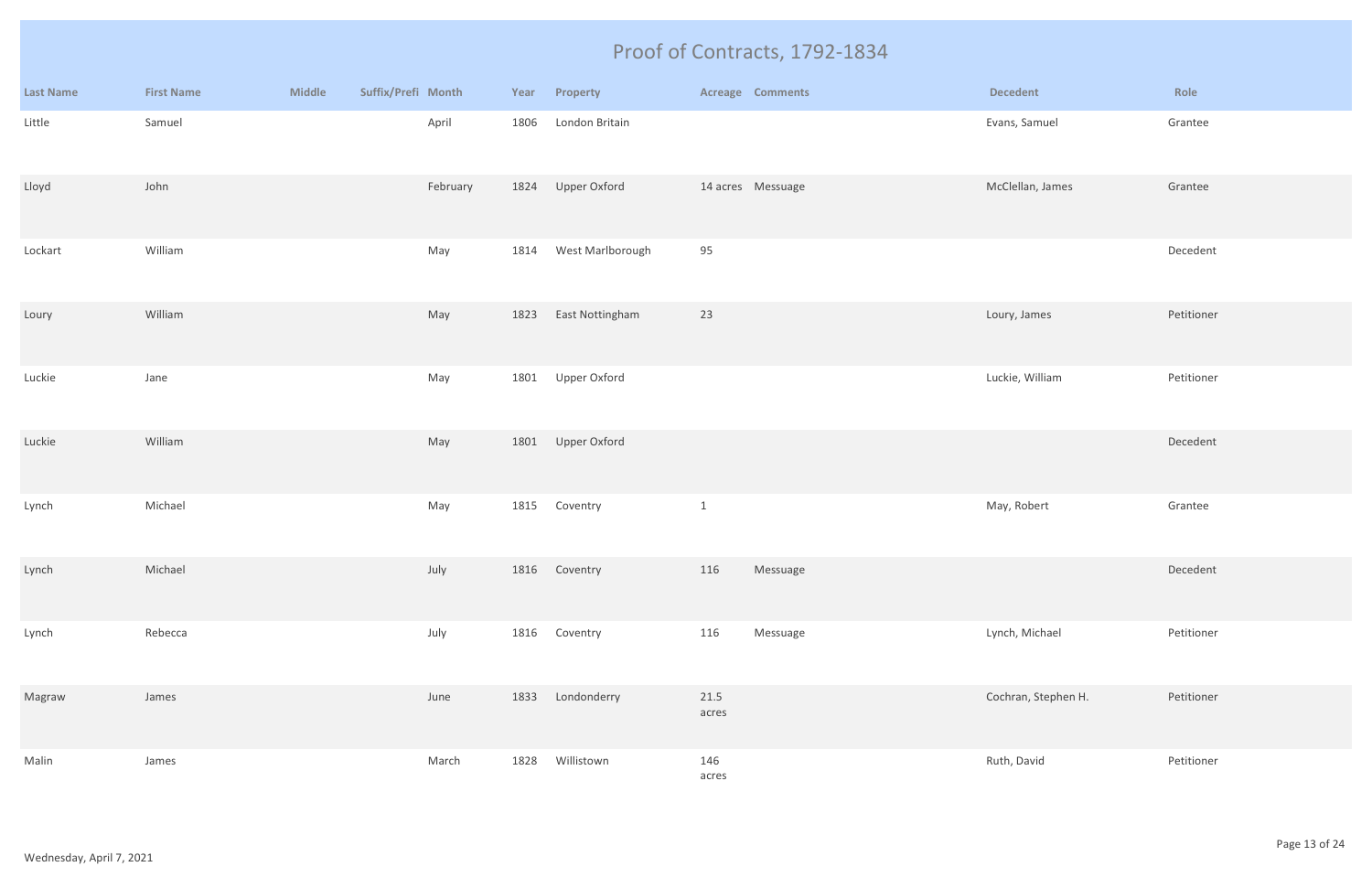|                  |                   |               |                    |      |                  | Proof of Contracts, 1792-1834      |                   |            |
|------------------|-------------------|---------------|--------------------|------|------------------|------------------------------------|-------------------|------------|
| <b>Last Name</b> | <b>First Name</b> | <b>Middle</b> | Suffix/Prefi Month | Year | Property         | <b>Acreage Comments</b>            | <b>Decedent</b>   | Role       |
| Malin            | John              |               | March              | 1828 | Willistown       | 146<br>acres                       | Ruth, David       | Petitioner |
| Mathews          | Robert            |               | February           | 1793 | Honey Brook      |                                    |                   | Decedent   |
| Mathews          | Robert            |               | February           |      | 1793 Honey Brook |                                    | Mathews, Robert   | Petitioner |
| May              | Robert            |               | May                | 1815 | Coventry         | $\mathbf{1}$                       |                   | Decedent   |
| May              | Ruth              |               | May                | 1815 | Coventry         | $\mathbf{1}$                       | May, Robert       | Petitioner |
| McCleary         | William           |               | February           | 1796 |                  |                                    | Kennedy, David    | Grantee    |
| McClure          | William           | D.            | February           | 1828 |                  |                                    | Fisher, John      | Petitioner |
| McConnell        | James             |               | July               | 1822 | Upper Oxford     | 60                                 | Weldon, Jacob     | Grantee    |
| McFarlan         | James             | <b>B.</b>     | March              | 1834 | Brandywine       | 52 acres Tavern, house, plantation | McFarlan, William | Petitioner |
| McFarlan         | William           | D.            | March              | 1834 | Brandywine       | 52 acres Tavern, house, plantation | McFarlan, William | Petitioner |
| Michener         | Mahlon            |               | May                | 1795 | London Grove     | 100                                | Cutler, Benjamin  | Grantee    |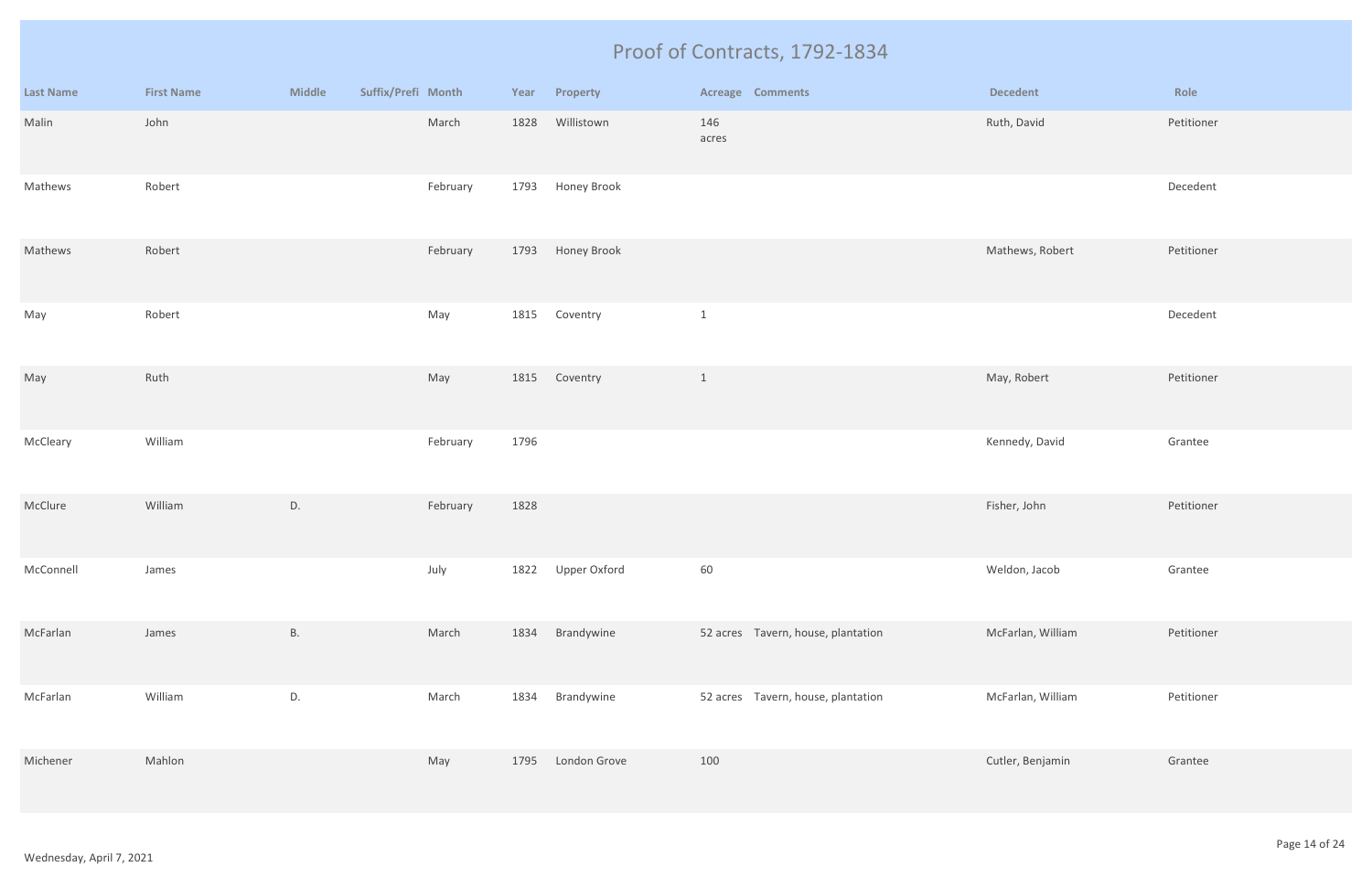|                  |                   |               |                    |           |      |                       |          | Proof of Contracts, 1792-1834      |                   |            |
|------------------|-------------------|---------------|--------------------|-----------|------|-----------------------|----------|------------------------------------|-------------------|------------|
| <b>Last Name</b> | <b>First Name</b> | <b>Middle</b> | Suffix/Prefi Month |           | Year | Property              |          | <b>Acreage Comments</b>            | <b>Decedent</b>   | Role       |
| Miles            | James             |               |                    | September | 1834 | Upper Oxford          | 10 acres |                                    | Fletcher, John    | Grantee    |
| Miller           | Henry             |               |                    | May       |      | 1795 Vincent          |          |                                    | Miller, John Adam | Petitioner |
| Miller           | John              | Adam          |                    | May       | 1795 | Vincent               |          |                                    |                   | Decedent   |
| Miller           | John              |               |                    | May       | 1795 | Vincent               |          |                                    | Miller, John Adam | Petitioner |
| Miller           | Peter             |               |                    | May       | 1795 | Vincent               |          |                                    | Miller, John Adam | Executor   |
| Miller           | Samuel            |               |                    | May       | 1817 | Coventry              |          | Two tracts, one containing 2 acres | Townsend, Samuel  | Grantee    |
| Mitchel          | Alexander         |               |                    | November  | 1792 | Sadsbury              | 150      |                                    | Boyd, Andrew      | Grantee    |
| Monaghan         | James             |               |                    | May       |      | 1814 West Marlborough | 95       |                                    | Lockart, William  | Grantee    |
| Moore            | David             |               |                    | February  | 1803 | West Nantmeal         |          | Mills                              | Moore, James      | Petitioner |
| Moore            | James             |               | Esq.               | February  | 1803 | West Nantmeal         |          | Mills                              |                   | Decedent   |
| Moore            | John              |               |                    | February  | 1803 | West Nantmeal         |          | Mills                              |                   | Petitioner |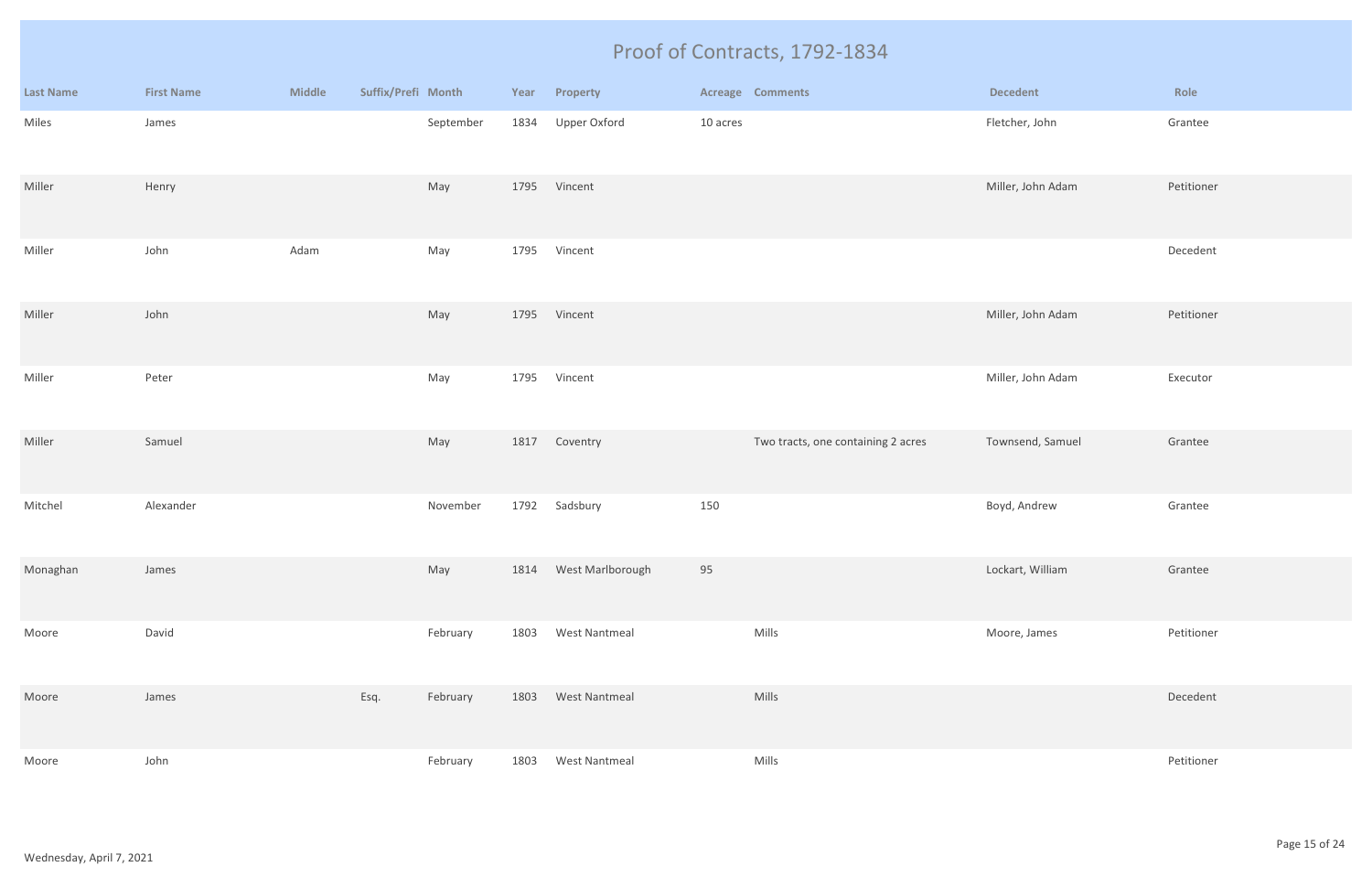|                  |                   |               |                    |          |      |                      |        | Proof of Contracts, 1792-1834 |                   |                           |
|------------------|-------------------|---------------|--------------------|----------|------|----------------------|--------|-------------------------------|-------------------|---------------------------|
| <b>Last Name</b> | <b>First Name</b> | <b>Middle</b> | Suffix/Prefi Month |          | Year | Property             |        | <b>Acreage Comments</b>       | <b>Decedent</b>   | Role                      |
| Moore            | John              |               |                    | February | 1803 | <b>West Nantmeal</b> |        | Mills                         | Moore, James      | Grantee                   |
| Moore            | Martha            |               |                    | June     | 1824 | London Grove         | 1 acre | Tract                         | Moore, Jr., David | Administrator             |
| Moore            | William           |               |                    | February | 1803 | <b>West Nantmeal</b> |        | Mills                         | Moore, James      | Petitioner                |
| Moore            | Ziba              |               |                    | June     | 1824 | London Grove         | 1 acre | Tract                         | Moore, Jr., David | Deponent, son of decedent |
| Morris           | Evan              |               |                    | May      | 1814 | Londonderry          |        | 2 tracts                      | Bechtel, Samuel   | Grantee                   |
| Morris           | Honoria           |               |                    | February | 1821 | Easttown             |        | Messuage                      | Morris, James     | Petitioner                |
| Morris           | James             |               |                    | February | 1821 | Easttown             |        | Messuage                      |                   | Decedent                  |
| Morris           | Morris            |               |                    | May      | 1805 | Easttown             | 54     |                               |                   | Decedent                  |
| Owens            | Jesse             |               |                    | February |      | 1814 New Garden      | 10     | Messuage                      | Roney, James      | Grantee                   |
| Parker           | Edward            |               |                    | May      | 1797 | Coventry             | 168    |                               |                   | Decedent                  |
| Parker           | Edward            |               |                    | May      | 1797 | Coventry             | 168    |                               | Parker, Edward    | Petitioner                |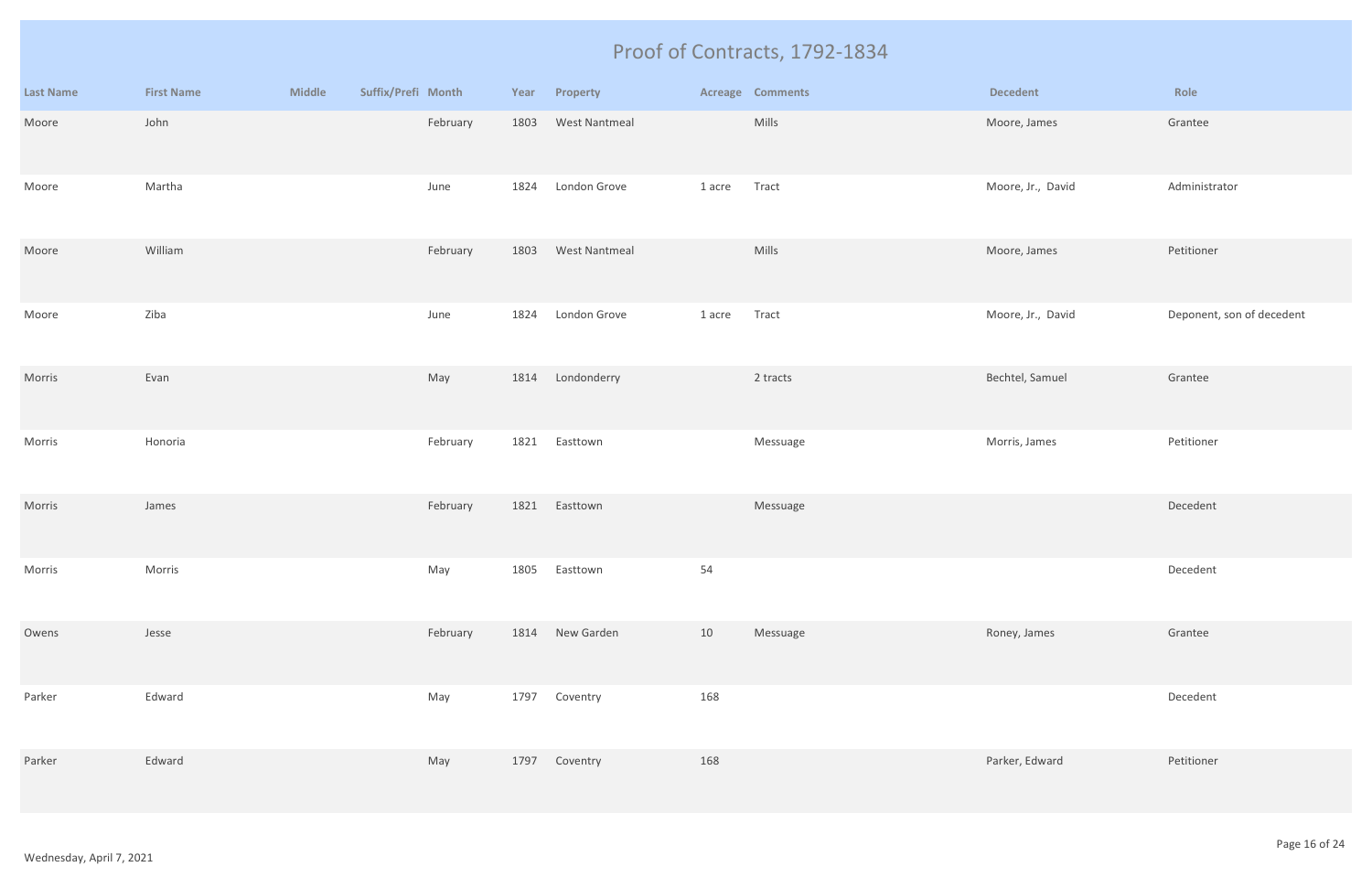|                  |                   |               |                    |          |      |                  |     | Proof of Contracts, 1792-1834 |                   |                      |
|------------------|-------------------|---------------|--------------------|----------|------|------------------|-----|-------------------------------|-------------------|----------------------|
| <b>Last Name</b> | <b>First Name</b> | <b>Middle</b> | Suffix/Prefi Month |          | Year | Property         |     | <b>Acreage Comments</b>       | <b>Decedent</b>   | Role                 |
| Parker           | Henry             |               |                    | May      | 1797 | Coventry         | 168 |                               | Parker, Edward    | Grantee              |
| Passmore         | Ellis             |               |                    | December | 1794 | East Fallowfield | 125 |                               | Passmore, John    | Petitioner, Executor |
| Passmore         | Ellis             |               |                    | February | 1822 | New London       |     |                               | Scott, James      | Grantee              |
| Passmore         | George            |               |                    | December | 1794 | East Fallowfield | 125 |                               | Passmore, John    | Petitioner, Executor |
| Passmore         | John              |               |                    | December | 1794 | East Fallowfield | 125 |                               |                   | Decedent             |
| Perdue           | William           |               |                    | February | 1811 | Goshen           | 30  | Messuage                      | Taylor, John      | Grantee, Petitioner  |
| Philips          | John              |               |                    | February | 1793 | Kennett          | 165 |                               | Swayne, Francis   | Petitioner           |
| Posey            | Peter             |               |                    | November | 1821 | Coventry         | 67  | Messuage                      | Posey, William    | Petitioner, Grantee  |
| Posey            | William           |               |                    | November | 1821 | Coventry         | 67  | Messuage                      |                   | Decedent             |
| Preston          | Thomas            |               |                    | November | 1800 | East Marlborough |     |                               | Hutchinson, James | Grantee              |
| Ralston          | John              |               |                    | May      | 1795 | Vincent          |     |                               | Miller, John Adam | Grantee              |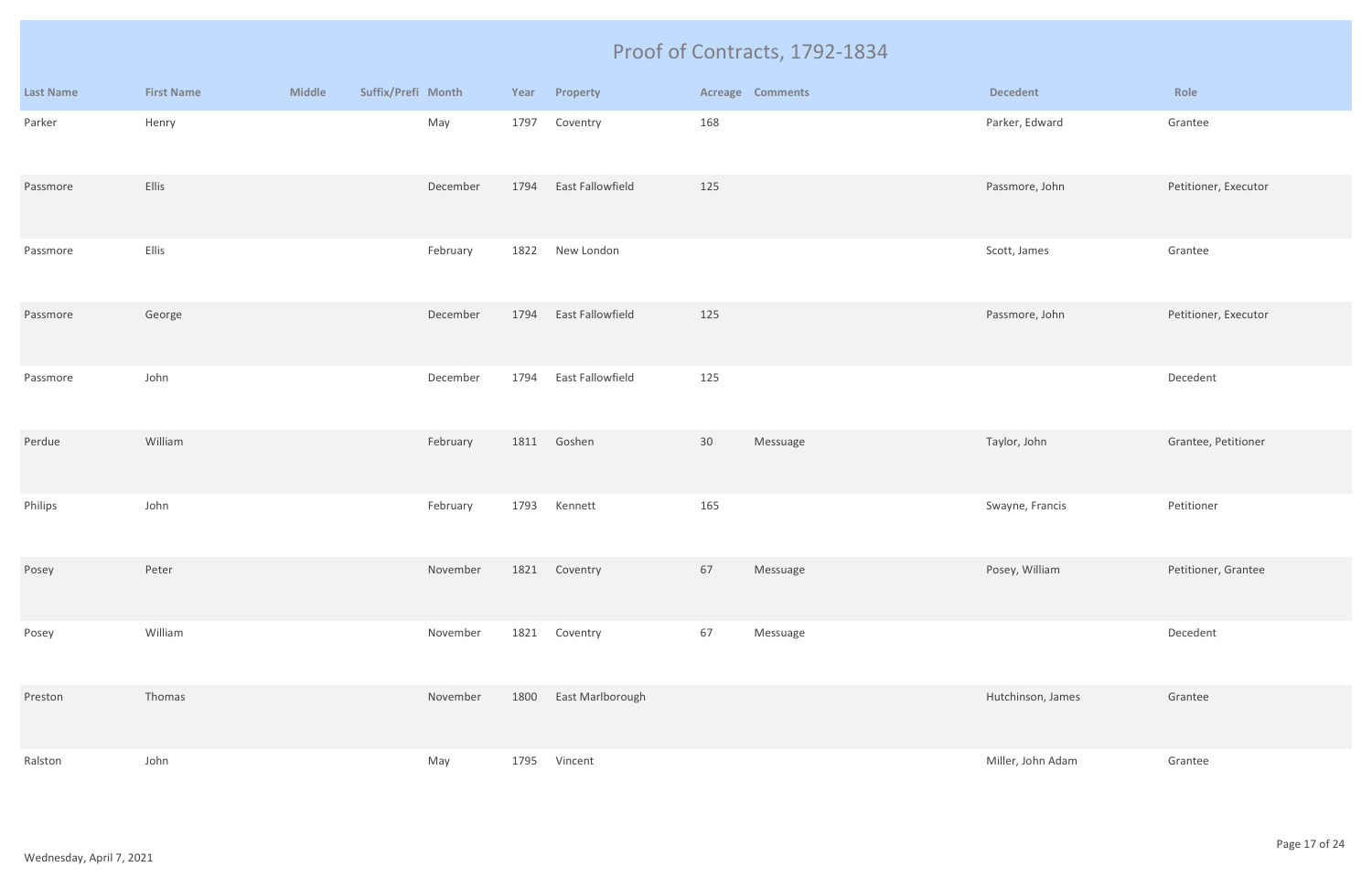|                  |                   |               |                    |          |      |                      |         | Proof of Contracts, 1792-1834  |                  |                     |
|------------------|-------------------|---------------|--------------------|----------|------|----------------------|---------|--------------------------------|------------------|---------------------|
| <b>Last Name</b> | <b>First Name</b> | <b>Middle</b> | Suffix/Prefi Month |          | Year | Property             |         | <b>Acreage Comments</b>        | <b>Decedent</b>  | Role                |
| Reese            | Henry             |               | Jr.                | May      | 1814 | Londonderry          |         | 2 tracts                       | Bechtel, Samuel  | Petitioner          |
| Reid             | Paul              |               |                    | November | 1818 | <b>East Nantmeal</b> | 90      |                                | Tucker, Jonathan | Petitioner          |
| Rigg             | Hiram             |               |                    | February | 1815 | West Bradford        | 63      |                                | Kenny, Daniel    | Petitioner, Grantee |
| Rinehart         | Abraham           |               |                    | May      | 1814 | Coventry             | 13      |                                | Urner, Jonas     | Grantee             |
| Rinehart         | John              |               |                    | May      | 1814 | Coventry             | 13      |                                | Urner, Jonas     | Petitioner          |
| Rixtine          | Henry             |               |                    | February | 1824 | Charlestown          | 215     | Messuage                       | Roberts, Edward  | Grantee             |
| Roberts,         | Joseph            |               |                    | February | 1824 | Charlestown          | 215     | Messuage                       | Roberts, Edward  | Petitioner          |
| Rogers           | Charles           |               |                    | March    | 1824 | Vincent              | 5 acres | Messuage, grist mill, saw mill | Rogers, Jonathan | Petitioner, Grantee |
| Rogers           | Joseph            |               |                    | March    | 1824 | Vincent              | 5 acres | Messuage, grist mill, saw mill | Rogers, Jonathan | Petitioner, Grantee |
| Rogers           | Thomas            |               |                    | August   | 1796 | New London           | 184     |                                | Craig, William   | Petitioner          |
| Roney            | Charles           |               |                    | February | 1814 | New Garden           | 10      | Messuage                       | Roney, James     | Petitioner          |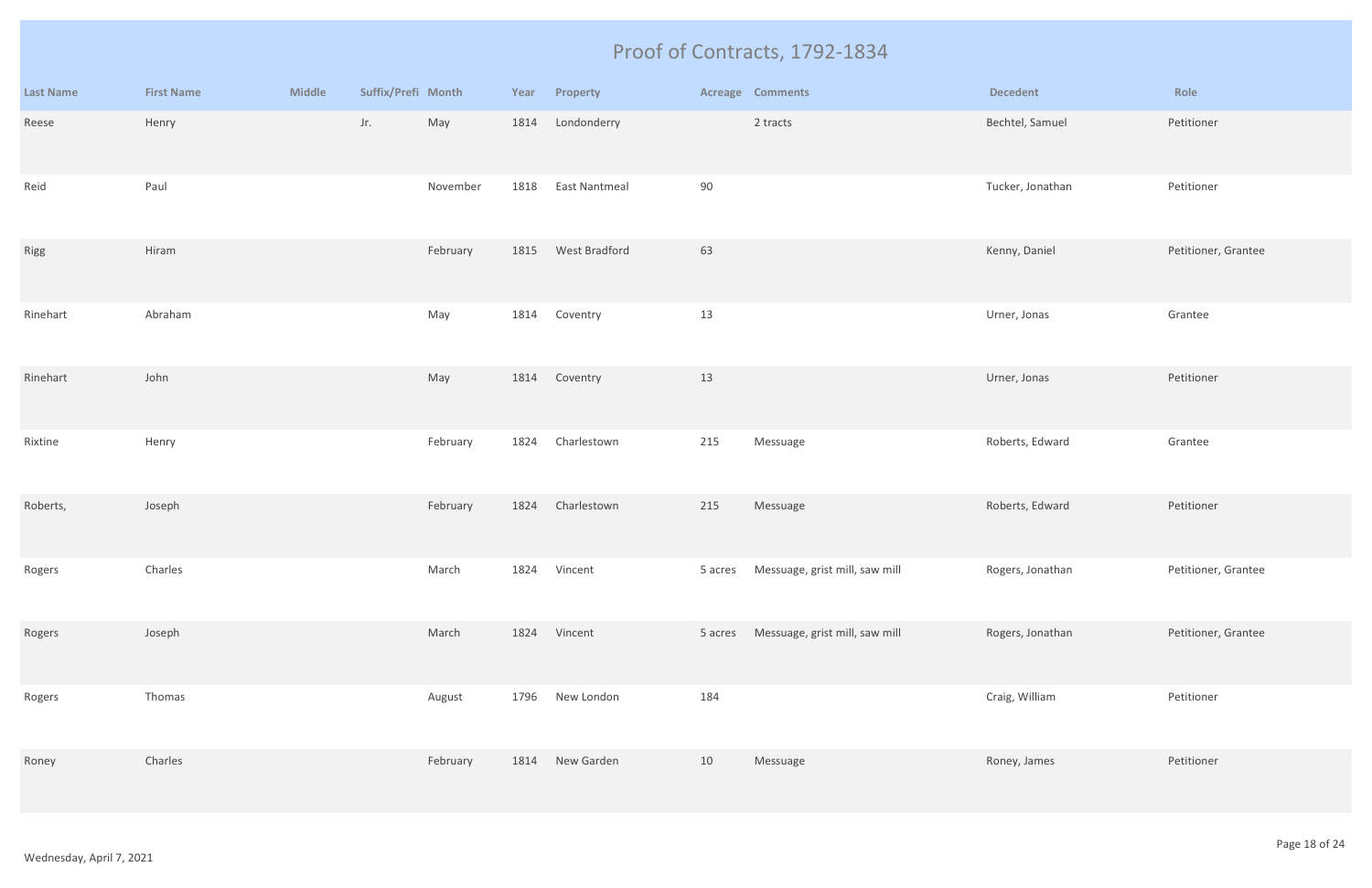|                  |                   |               |                    |          |      |                 |                | Proof of Contracts, 1792-1834 |                    |            |
|------------------|-------------------|---------------|--------------------|----------|------|-----------------|----------------|-------------------------------|--------------------|------------|
| <b>Last Name</b> | <b>First Name</b> | <b>Middle</b> | Suffix/Prefi Month |          | Year | Property        |                | <b>Acreage Comments</b>       | <b>Decedent</b>    | Role       |
| Roney            | James             |               |                    | February | 1814 | New Garden      | 10             | Messuage                      |                    | Decedent   |
| Ross             | Abraham           |               |                    | February | 1824 | Upper Oxford    |                | 14 acres Messuage             | McClellan, James   | Petitioner |
| Rossiter         | Minerva           |               |                    | April    | 1833 | Schuylkill      | 25 acres       |                               | Rossiter, Jesse M. | Petitioner |
| Ruth             | Henry             |               |                    | February | 1814 | Goshen          | 125            | Messuage                      | Ruth, Isaac        | Petitioner |
| Ruth             | Isaac             |               |                    | February | 1814 | Goshen          | 125            | Messuage                      |                    | Decedent   |
| Ruth             | Isaac             |               |                    | March    | 1828 | Willistown      | 146<br>acres   |                               | Ruth, David        | Grantee    |
| Scott            | James             |               |                    | February | 1822 | New London      |                |                               |                    | Decedent   |
| Scott            | Robert            |               |                    | February |      | 1822 New London |                |                               | Scott, James       | Petitioner |
| Sharp            | Joseph            |               |                    | November | 1819 | London Grove    | $\overline{7}$ |                               | Flower, Thomas     | Petitioner |
| Siter            | John              |               |                    | February |      | 1811 Goshen     | 30             | Messuage                      | Taylor, John       | Petitioner |
| Slack            | Thomas            |               |                    | November | 1813 | Upper Oxford    | 62             |                               |                    | Decedent   |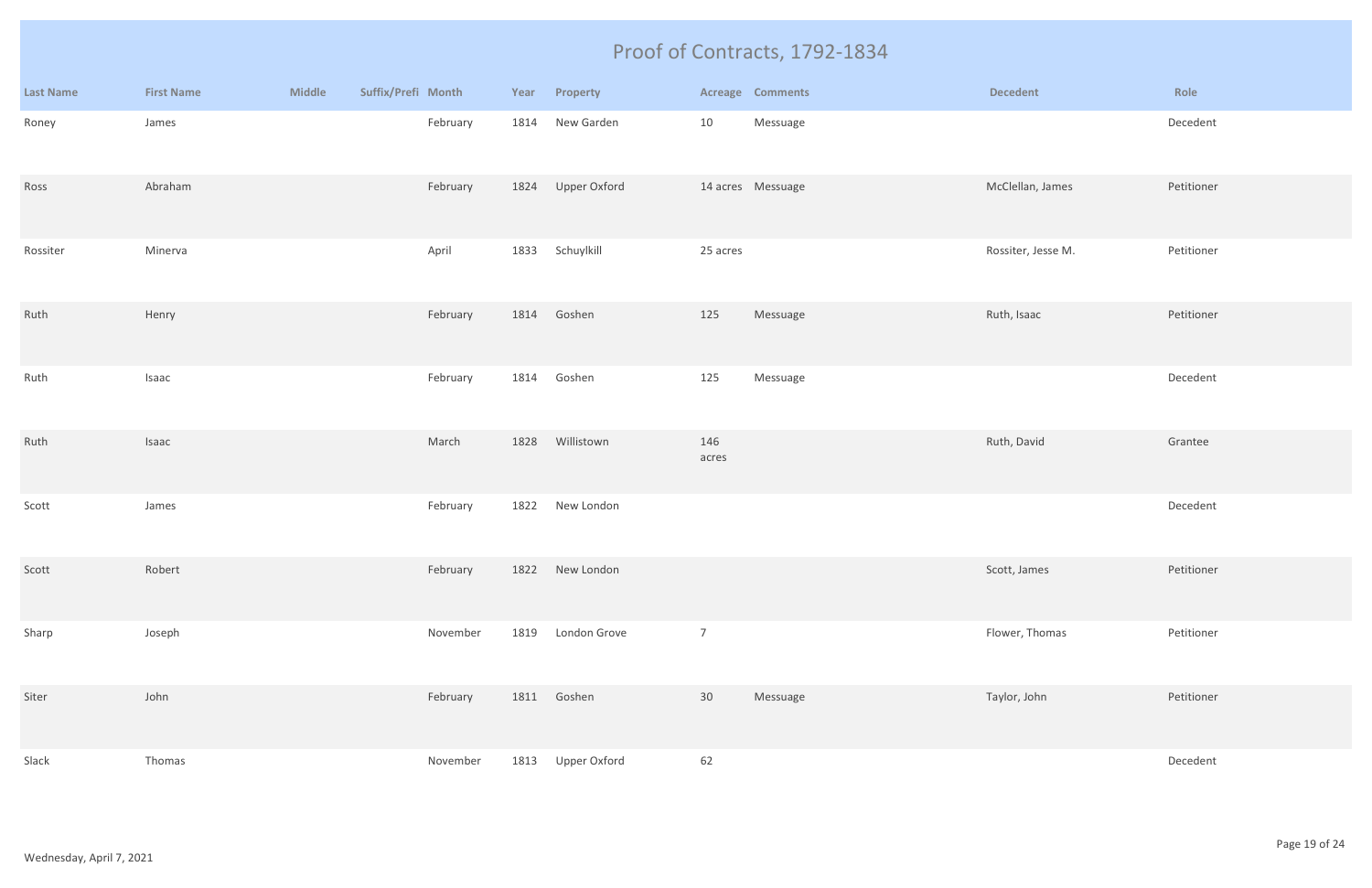|                  |                   |               |                    |          |      |                      |                 | Proof of Contracts, 1792-1834 |                  |                     |
|------------------|-------------------|---------------|--------------------|----------|------|----------------------|-----------------|-------------------------------|------------------|---------------------|
| <b>Last Name</b> | <b>First Name</b> | <b>Middle</b> | Suffix/Prefi Month |          | Year | Property             |                 | <b>Acreage Comments</b>       | <b>Decedent</b>  | Role                |
| Sloan            | James             |               |                    | November | 1815 | Charlestown          | $2\overline{ }$ | Messuage                      | Todd, David      | Petitioner          |
| Smith            | Robert            |               |                    | November | 1831 | Lower Oxford         | 14.75<br>acres  |                               | Dickey, David    | Petitioner, Grantee |
| Snider           | Adam              |               |                    | February | 1816 |                      |                 |                               | Hampton, Thomas  | Petitioner, Grantee |
| Snyder           | John              |               |                    | May      | 1812 | Pikeland, Vincent    | 300             | Mills                         | Chrisman, George | Grantee             |
| Snyder           | John              |               |                    | March    | 1831 | Tredyffrin           | 4 acres         | Felt mill                     | Markly, Daniel   | Petitioner, Grantee |
| Starrett         | William           |               |                    | November | 1822 | <b>East Nantmeal</b> |                 | Messuage                      | Winance, Samuel  | Grantee             |
| Stephens         | William           |               |                    | March    | 1830 | Pennsbury            |                 | Messuage, woodland            | Temple, James    | Grantee             |
| Swayne           | Francis           |               |                    | February | 1793 | Kennett              | 165             |                               |                  | Decedent            |
| Taylor           | John              |               |                    | February |      | 1811 Goshen          | 30 <sup>°</sup> | Messuage                      |                  | Decedent            |
| Taylor           | William           |               |                    | May      | 1823 | East Nottingham      | 23              |                               | Loury, James     | Grantee             |
| Thomas           | Isaac             |               |                    | August   | 1824 | East Goshen          |                 | 7.5 acres Woodland            | James, Isaac     | Surveyer            |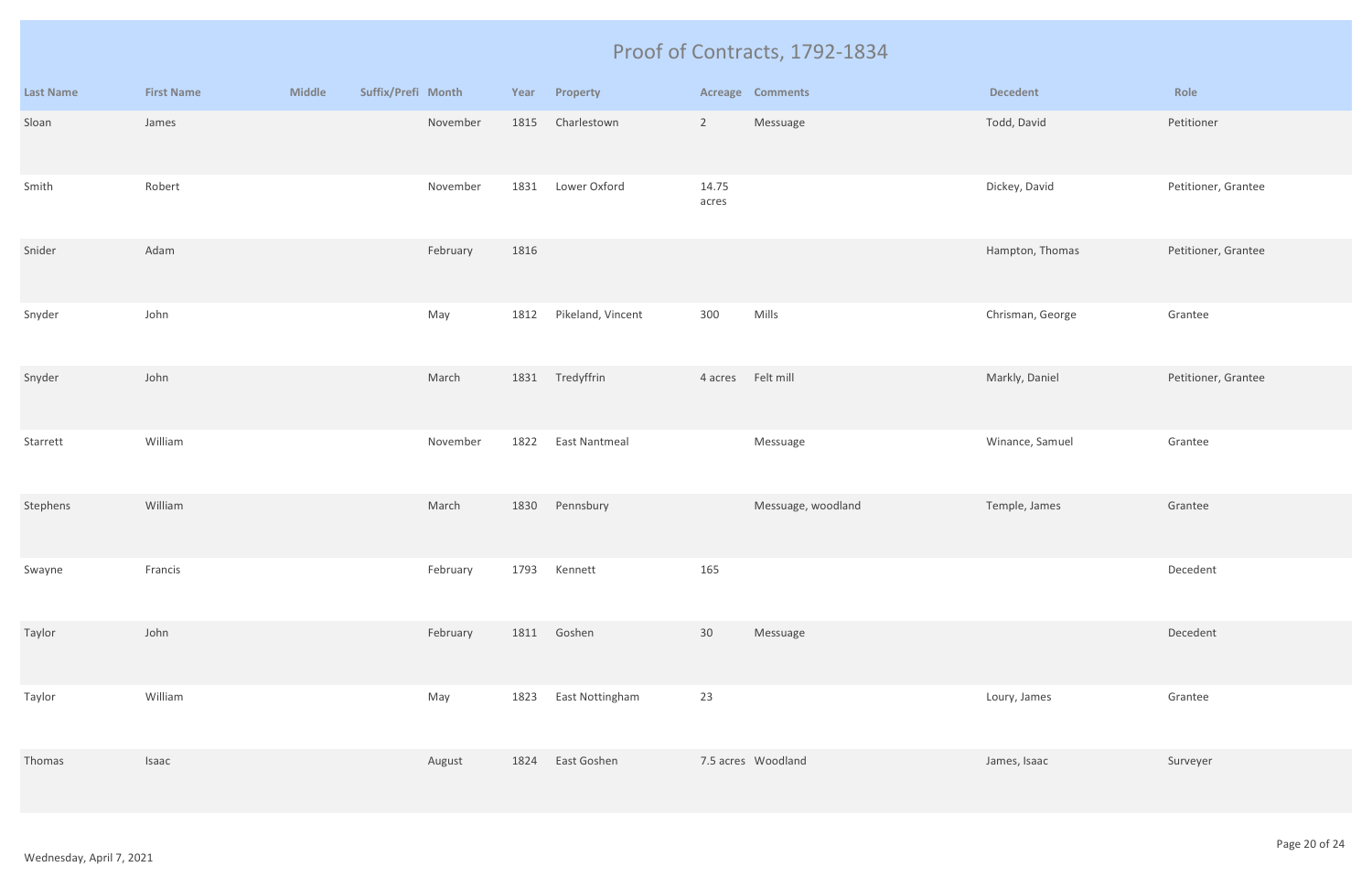|                  | Proof of Contracts, 1792-1834 |               |                    |          |      |                      |                |                                    |                  |                     |
|------------------|-------------------------------|---------------|--------------------|----------|------|----------------------|----------------|------------------------------------|------------------|---------------------|
| <b>Last Name</b> | <b>First Name</b>             | <b>Middle</b> | Suffix/Prefi Month |          |      | Year Property        |                | <b>Acreage Comments</b>            | <b>Decedent</b>  | Role                |
| Thomas           | John                          |               |                    | November | 1801 | Vincent              |                |                                    |                  | Decedent            |
| Thomas           | John                          |               |                    | May      | 1801 | Vincent              |                |                                    |                  | Decedent            |
| Thomas           | John                          |               |                    | December | 1801 | Vincent              | 23             |                                    |                  | Decedent            |
| Thomas           | John                          | W.            |                    | June     | 1834 |                      | 0.5 acre       |                                    | Chandler, Enoch  | Petitioner          |
| Thomson          | Daniel                        |               |                    | May      | 1814 | West Whiteland       | 100            | Messuage                           |                  | Decedent            |
| Thomson          | Joseph                        |               |                    | May      | 1814 | West Whiteland       | 100            | Messuage                           | Thomson, Daniel  | Petitioner, Grantee |
| Todd             | David                         |               |                    | November | 1815 | Charlestown          | $\overline{2}$ | Messuage                           |                  | Decedent            |
| Townsend         | David                         |               |                    | May      | 1817 | Coventry             |                | Two tracts, one containing 2 acres | Townsend, Samuel | Petitioner          |
| Townsend         | Priscilla                     |               |                    | May      | 1817 | Coventry             |                | Two tracts, one containing 2 acres | Townsend, Samuel | Petitioner          |
| Townsend         | Samuel                        |               | Esq.               | May      | 1817 | Coventry             |                | Two tracts, one containing 2 acres |                  | Decedent            |
| Tucker           | Jonathan                      |               |                    | November | 1818 | <b>East Nantmeal</b> | $90\,$         |                                    |                  | Decedent            |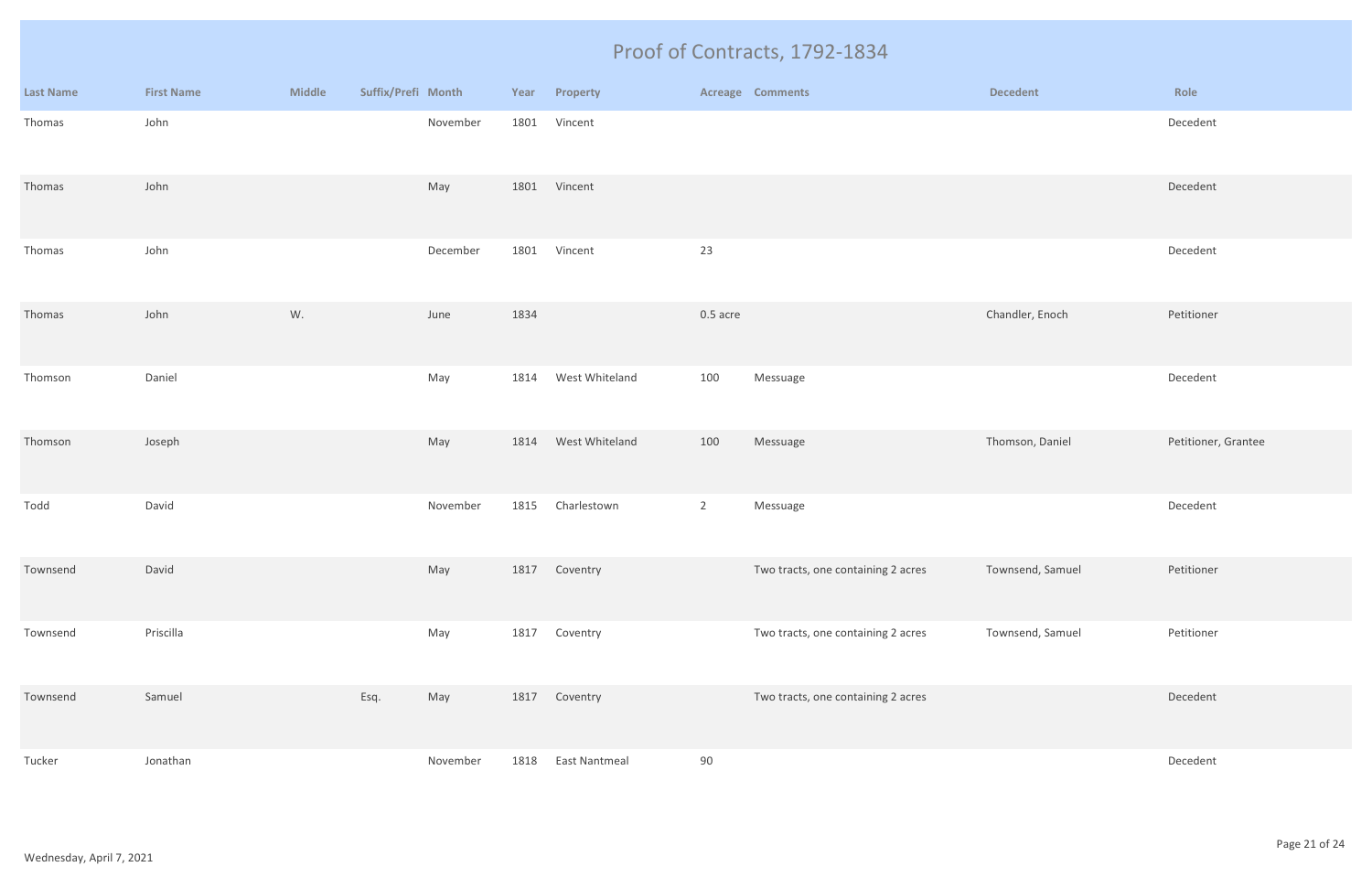|                  |                   |               |                    |           |      |                      |          | Proof of Contracts, 1792-1834       |                 |                     |
|------------------|-------------------|---------------|--------------------|-----------|------|----------------------|----------|-------------------------------------|-----------------|---------------------|
| <b>Last Name</b> | <b>First Name</b> | <b>Middle</b> | Suffix/Prefi Month |           | Year | Property             |          | <b>Acreage Comments</b>             | <b>Decedent</b> | Role                |
| Tustin           | John              |               |                    | February  | 1814 | Goshen               | 125      | Messuage                            | Ruth, Isaac     | Grantee             |
| Urner            | Hannah            |               |                    | May       | 1814 | Coventry             | 13       |                                     | Urner, Jonas    | Petitioner          |
| Urner            | Jonas             |               |                    | May       |      | 1814 Coventry        | 13       |                                     |                 | Decedent            |
| Valentine        | William           |               |                    | March     | 1826 | East Caln            | 0.5 acre |                                     | Walker, John    | Witness             |
| Vanleer          | Isaac             |               |                    | May       | 1805 | Easttown             | 54       |                                     | Morris, Morris  | Grantee             |
| Vogdes           | Aaron             |               |                    | September | 1824 | East Goshen          |          | 7.5 acres Woodland                  | James, Isaac    | Petitioner          |
| Walker           | Joseph            |               |                    | February  |      | 1822 Tredyffrin      |          | Two tracts, one containing 10 acres |                 | Decedent            |
| Walker           | Thomas            |               |                    | February  | 1822 | Tredyffrin           |          | Two tracts, one containing 10 acres | Walker, Joseph  | Petitioner, Grantee |
| Walker           | Thomas            |               |                    | March     | 1826 | East Caln            | 0.5 acre |                                     | Walker, John    | Petitioner          |
| Wallace          | John              |               | Jr.                | July      | 1822 | Upper Oxford         | 60       |                                     | Weldon, Jacob   | Petitioner          |
| Wallace          | Joseph            |               |                    | May       | 1803 | <b>East Nantmeal</b> | 40       |                                     | Griffith, Dan   | Grantee             |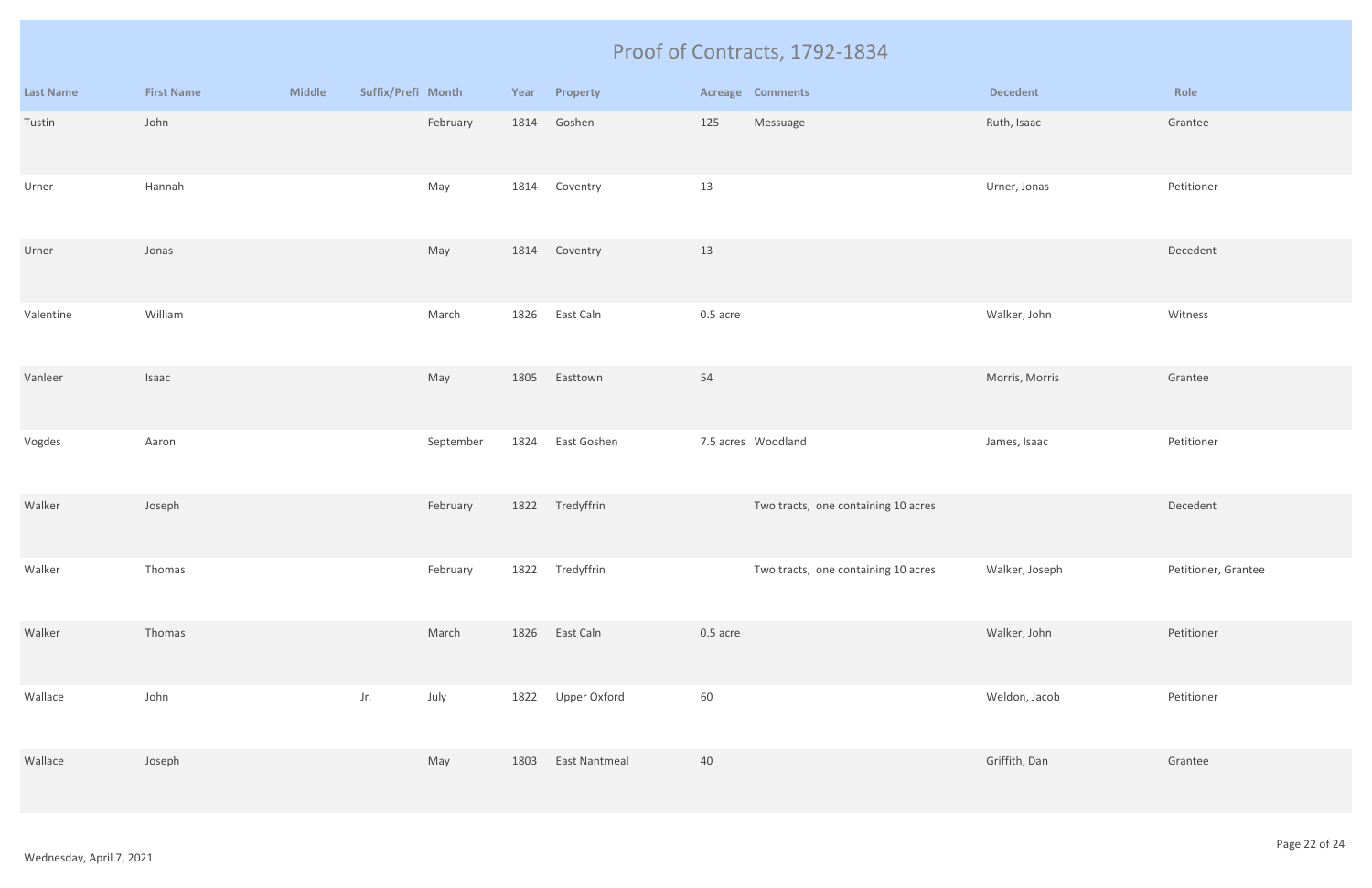|                  |                   |               |                    |      |                      | Proof of Contracts, 1792-1834 |                 |            |
|------------------|-------------------|---------------|--------------------|------|----------------------|-------------------------------|-----------------|------------|
| <b>Last Name</b> | <b>First Name</b> | <b>Middle</b> | Suffix/Prefi Month |      | Year Property        | <b>Acreage Comments</b>       | <b>Decedent</b> | Role       |
| Walter           | Joseph            |               | February           | 1793 | Kennett              | 165                           | Swayne, Francis | Grantee    |
| Wampole          | John              |               | November           | 1822 | <b>East Nantmeal</b> | Messuage                      | Winance, Samuel | Petitioner |
| Way              | John              |               | March              | 1825 | East Caln            | 0.5 acre                      | Walker, John    | Petitioner |
| Way              | John              |               | March              | 1826 | East Caln            | 0.5 acre                      | Walker, John    | Petitioner |
| Weldon           | Jacob             |               | July               | 1822 | Upper Oxford         | 60                            |                 | Decedent   |
| Welldon          | Jacob             |               | May                | 1801 | Upper Oxford         |                               | Luckie, William | Grantee    |
| Welsh            | Matthew           |               | December           | 1794 | East Fallowfield     | 125                           | Passmore, John  | Grantee    |
| Wheelen          | Dennis            |               | February           | 1802 | Uwchlan, Vincent     | 153.5                         | Wheelen, John   | Grantee    |
| Wheelen          | James             |               | February           | 1802 | Uwchlan, Vincent     | 153.5                         | Wheelen, John   | Peitioner  |
| Wheelen          | John              |               | February           | 1802 | Uwchlan, Vincent     | 153.5                         |                 | Decedent   |
| Wheelen          | Martha            |               | February           | 1802 | Uwchlan, Vincent     | 153.5                         | Wheelen, John   | Peitioner  |